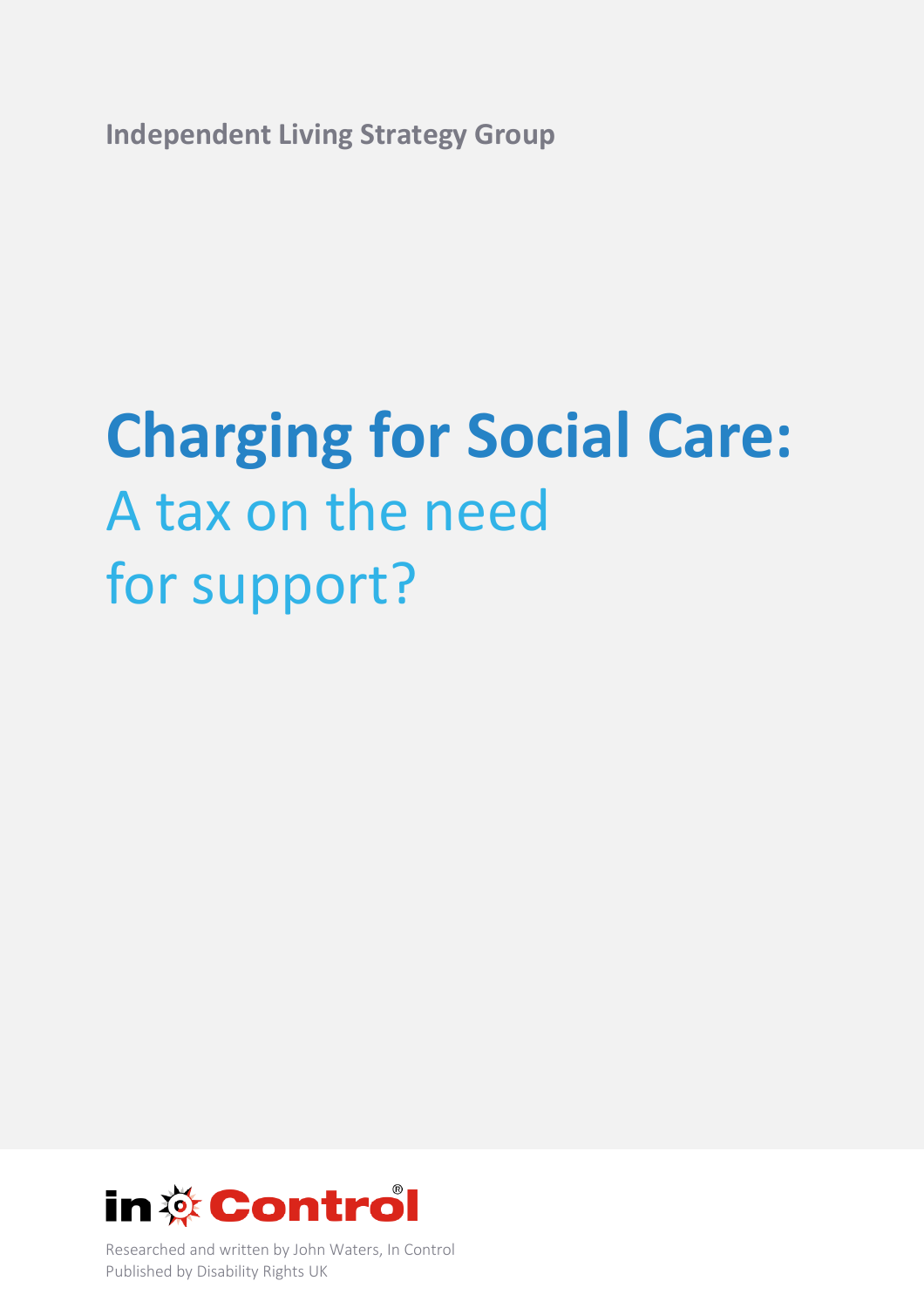## **The Independent Living Strategy Group**

The Independent Living Strategy Group is a network of disabled people's organisations and their allies. We exist to protect, promote and ensure the fulfilment of disabled people's rights to independent living in England. We have been meeting and sharing information about all aspects of independent living since 2013.

The group is chaired by Baroness Jane Campbell and includes disabled people who were part of the independent living movement from the 1970s, as well as younger activists, other individuals and organisations concerned with the future of independent living. Through coordinated action we aim to frame debates and shape new agendas, influence emerging policy and legislation and ensure effective implementation of existing law and policy.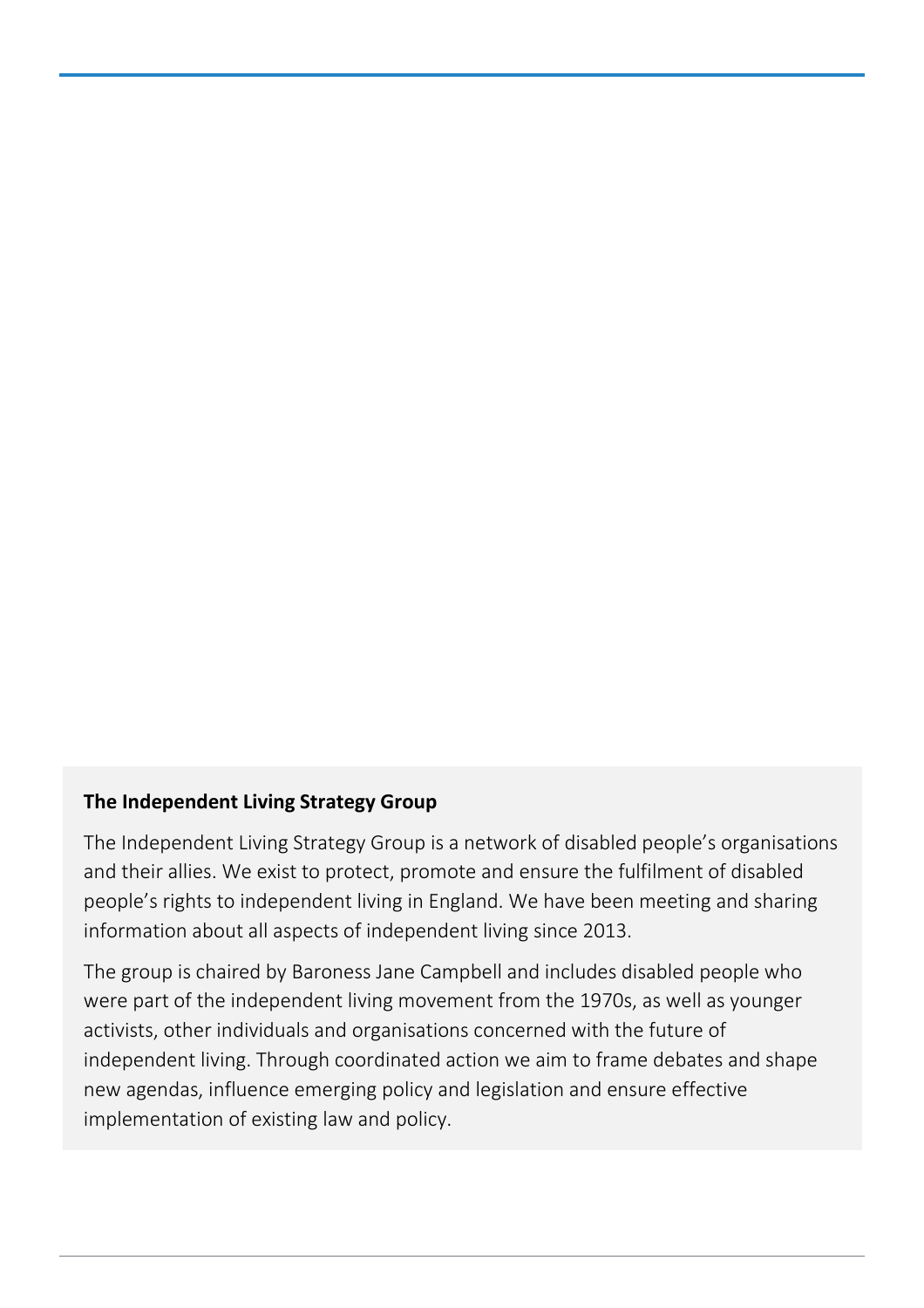# **Contents**

| <b>Executive summary</b>                                                         | 4                 |
|----------------------------------------------------------------------------------|-------------------|
| <b>Introduction</b>                                                              | 6                 |
| The survey of disabled people needing support                                    | 8                 |
| Local authorities' policies and practice in relation to charging for social care | 16                |
| <b>Conclusion</b>                                                                | $22 \overline{)}$ |
| Appendix 1: Extract from Care and Support Statutory Guidance                     | 24                |
| <b>Appendix 2: Freedom of Information Requests</b>                               | 25                |
| Appendix 3: Members of the Independent Living Strategy Group                     | 26                |
| <b>References</b>                                                                | 27                |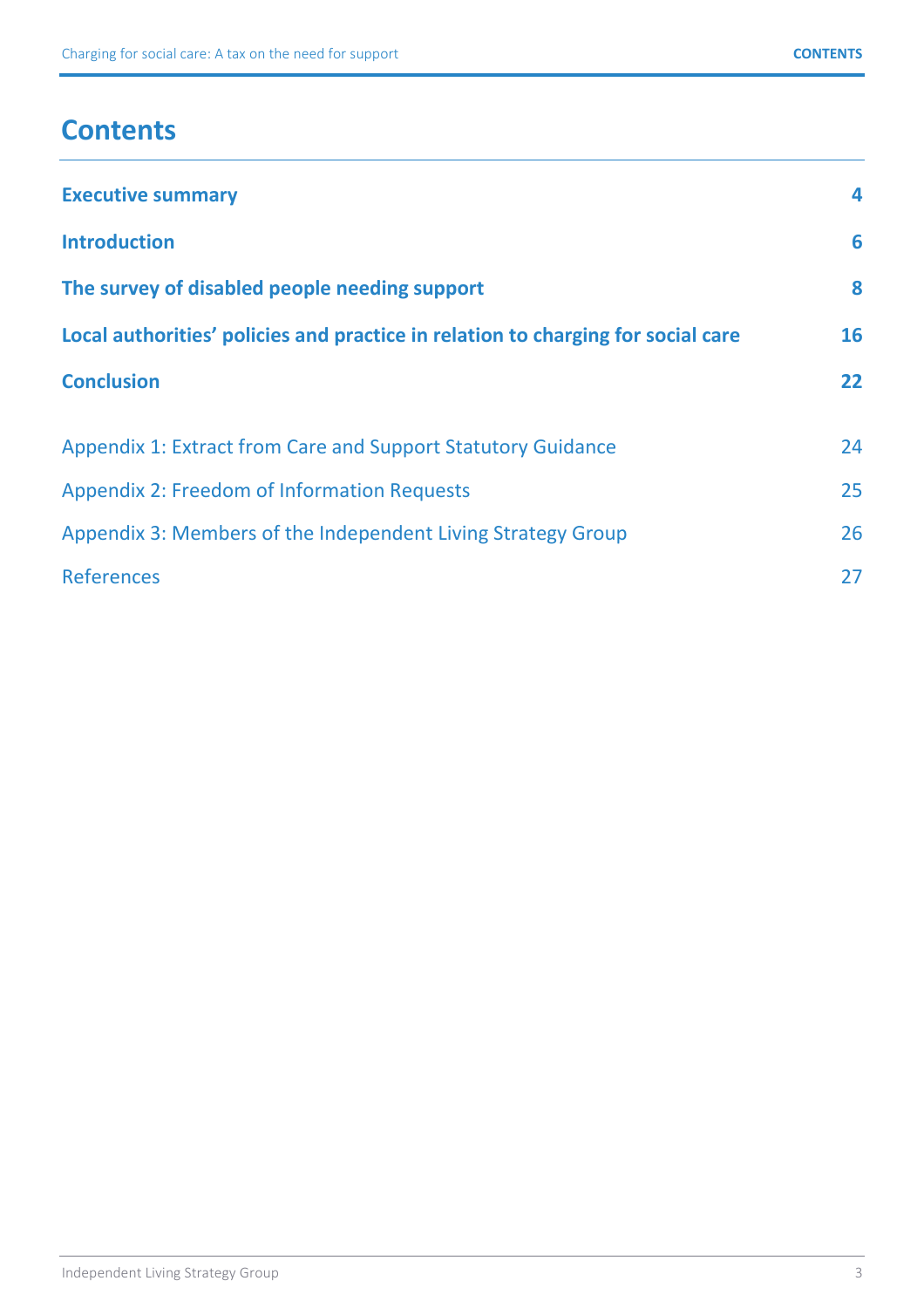# **Executive summary**

**The Independent Living Strategy Group recently carried out a study of local authority charges for social care, exploring in particular whether and to what extent the practice of charging is undermining people's well-being, the primary purpose of social care services as set out in the Care Act 2014. We examined some key features of the way local authorities implement charges and gathered evidence on the impact of charges on disabled people.** 

## **Summary of findings**

Our study comprised two parts: an online survey of people who had received a community care assessment; and a Freedom of Information request to 152 English local authorities. The survey was open for responses between 19<sup>th</sup> April and 9<sup>th</sup> July 2018 and in total we received 604 responses. All 152 local authorities responded to our Freedom of Information request.

**Key findings from the survey of disabled people's experiences:** 

- Four out of ten people said they had experienced a substantial increase in the level of charging over the past 2 years, and of those providing a figure a third said the increase had been over 50%.
- Just under half (48%) said they had frequently or occasionally used money intended for other household costs such as food and heating to pay for care and support.
- One in five reported that they had gone into debt by borrowing to pay for care and support. Informal debt was more common, with 52% saying they had relied on family or friends to meet the cost of care and support
- Just over a third (35%) reported that they had struggled to pay for care and support, falling behind or delaying payments that were due.
- Three out of four said that they worried about the cost of care and support.
- People are having to find money for care and support from other areas of essential spending: 33% reported that they had reduced spending on housing costs, 43% had reduced the amount they spend on food and 40% reduced what they spent on heating in order to meet the cost of care.
- The majority of people are critical of the local charging policy in their area, Just under two thirds of people viewed their policy as poor or very poor in terms of fairness (64%) and approaching three quarters rated it as poor or very poor in terms of being easy to understand (71%).
- Amongst other things people spoke about the unfairness of the system, having to challenge the application of local policies, increasing amounts of money that had to be paid, the stress of paying for care and having to rely on family members to pay charges.
- A 'cliff edge' was identified by people who move from paid employment to a pension income, in that the latter is included in the means test while earned income is not, which can result in significant increases in charges.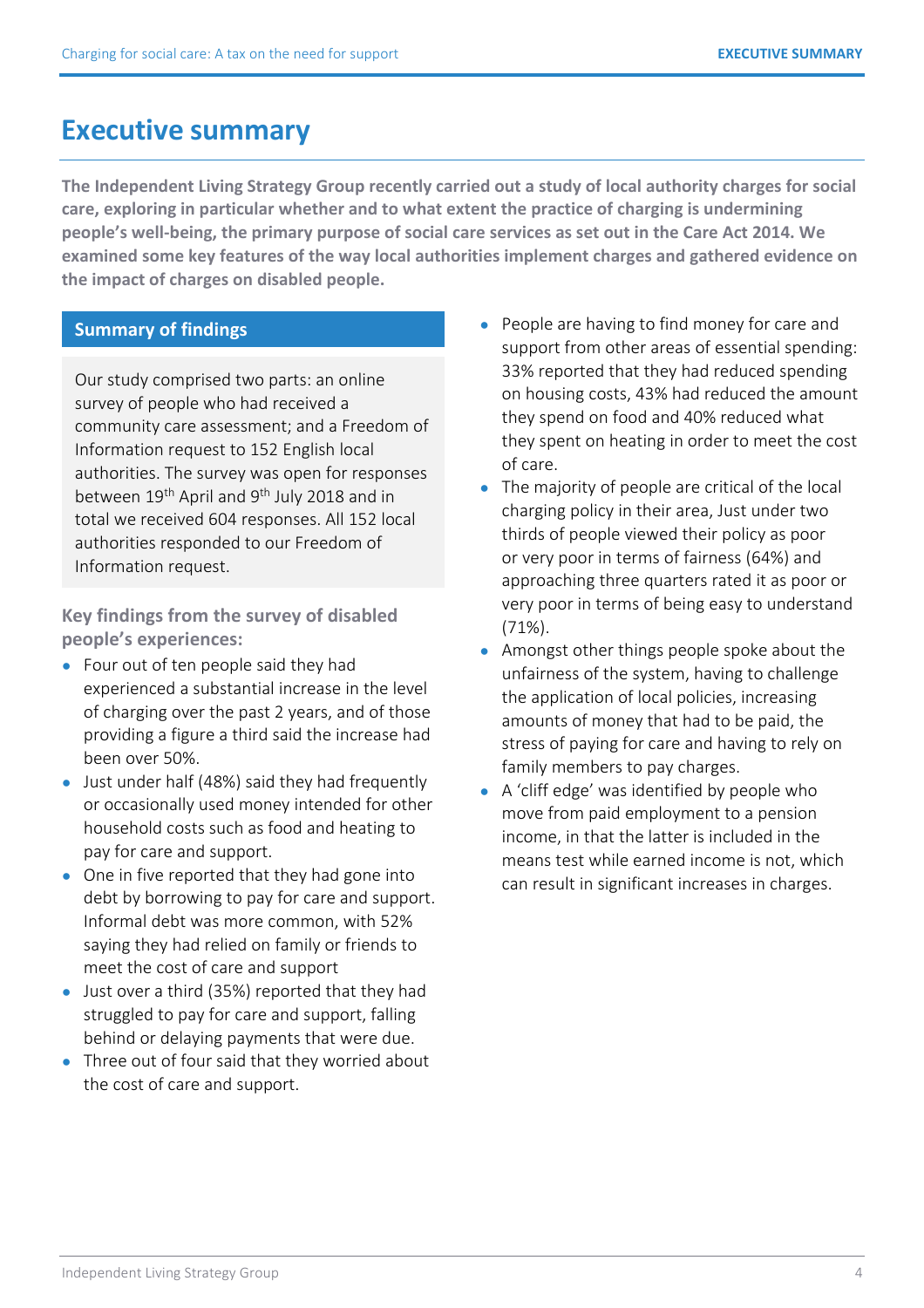**Key findings relating to local authorities:** 

- All but one local authority currently choose to exercise their power to make a charge for social care services to people who need support. The majority make services available to carers free of charge.
- The majority of authorities carried out an equality impact assessment and a range of risks were identified, including a risk to people's well-being and a risk of financial hardship. Risks to the well-being of carers were identified and that people in need would decline help. Local authorities also identified risks to themselves including a loss of income and legal challenges.
- Some, but by no means all, local authorities demonstrated they had a good understanding of the risks associated with charging for social care and had some strategies in place to monitor and mitigate some risks.
- 13% of the 122 local authorities who undertook an equality assessment failed to identify a single risk associated with their charging policy.
- Only 17 local authorities were able to provide a figure for how many ceased receiving or failed to take up services following a financial assessment.
- Charging accounts for around 12% of the total spent on community support. On average local authorities spend around £456,106 on collecting charges (around 9% of the total raised). About 3% is written off as uncollectible.
- There are wide variations across local authorities in terms of the amount raised from charging and how many people are charged.

## **Conclusion**

Local authority eligibility criteria for social care have been significantly tightened in recent years, often resulting in support being limited to the most essential needs. Disabled and older people are therefore being charged for the most basic personal care support that is necessary for day-to-day survival.

Our study concludes that charging for the support disabled people need to go about their daily lives is unfair, counterproductive and undermines the primary purpose of the care and support system that it subsidises. Charging is essentially a mechanism for means-testing social care which makes a small contribution to local authority budgets. However, the effect is all too often to drive disabled people into care poverty, and to create confusion, stress and complexity in an already overly burdened bureaucratic system.

While the purpose of support provided under the Care Act is to protect and enhance a person's well-being, charging undermines this by having a negative impact on people's wellbeing. It leads to unnecessary restrictions on people's lives, undermines national eligibility criteria and is a major barrier to health and social care integration. Charging for community care services is effectively an unhelpful and unnecessary tax on disability and old age.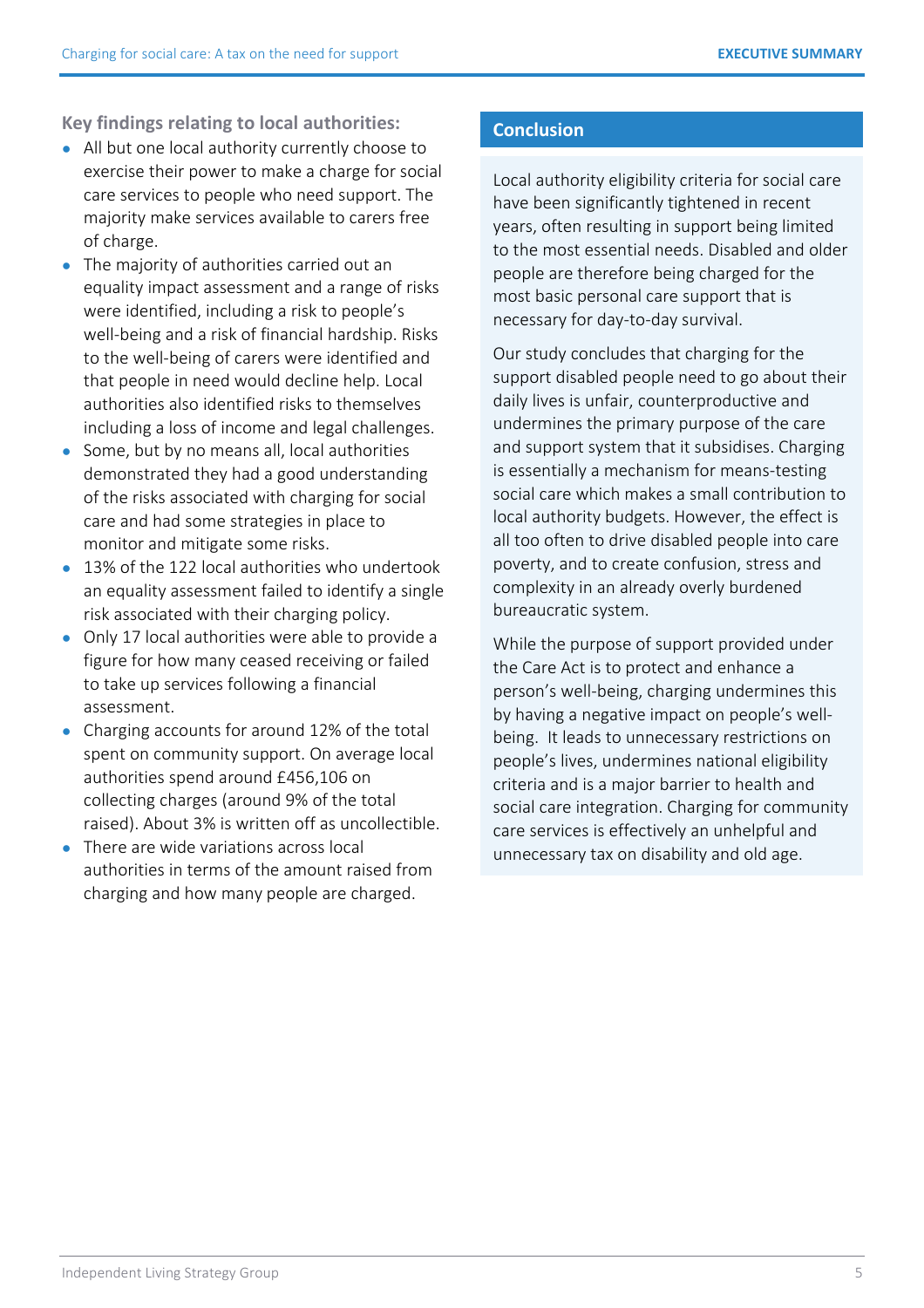# **Introduction**

**This report aims to consider the value and impact of charging for community based adult social care support. It does this by examining some key features of the way local authorities implement charges, and by gathering evidence on the impact of charges on disabled people. In particular we explore whether and to what extent the practice of charging is undermining people's well-being, the primary purpose of social care services as set out in the Care Act 2014.** 

There is a dearth of up-to-date information about the impact of charging for social care. A 2008 survey**<sup>1</sup>**  [fo](#page-26-0)und evidence of people giving up social care support because they couldn't afford the charge, and almost a third said they didn't feel their disability-related expenditure was taken properly into account in the means-test their Council applied. Local disability organisations have in recent years drawn attention to the difficulties caused by charges for social care.<sup>2</sup> [A](#page-26-0) Freedom of Information request from the GMB to all local authorities earlier this year found that 78,000 people had had debt management procedures started against them for non-payment of social care charge[s.](#page-26-0)**<sup>3</sup>**

### **Understanding what charging is and the policy issues which arise**

Local authorities have a duty to arrange support for those with eligible needs, and also have discretion as to whether to charge for the support provided.

Where the local authority chooses to make a charge, this must be done following the Care and Support (Charging and Assessment of Resources) Regulations**<sup>4</sup>**  [an](#page-26-0)d the local authority must also have regard to the Care Act Guidance.**<sup>5</sup>**  [T](#page-26-0)hese regulations and guidance require local authorities to discount disability-related expenditure and earned (but not pension) income when carrying out financial assessments, and give them the discretion to include the care component of DLA or PIP and Attendance Allowance in the calculation of a person's income.

Regulations also set out how much savings are to be taken into account and that charges must not reduce people's income below a certain amount (the Minimum Income Guarante[e\).](#page-26-0)**<sup>6</sup>**

Charging disabled people for the care and support they require is both a means-test to ration scarce resources, and a way of raising local authority revenue

The financial assessment is carried out separately from, and after, an assessment and determination of a person's eligible assessed needs for support.

Charging disabled people for the care and support they require is both a means-test to ration scarce resources, and a way of raising local authority revenue. This gives rise to a number of distinct but interlinked questions which need to be separated out to be understood:

- **1.** Is it fair that those who need care or support to live their lives bear the financial consequences, given such support concerns their basic human rights to dignity, to control over their life and to participate in the community?
- **2.** How can a future approach to social care funding support wider policy goals? What approach would best promote social justice, and individual choice and control? What approach would avoid disadvantaging people who rely on family carers, or the carers themselves?
- **3.** Given needs vary across the population and across people's lifetimes, what should the fair balance be between the individual and the state in terms of paying? How do we avoid a situation where those who need care and support are economically disadvantaged?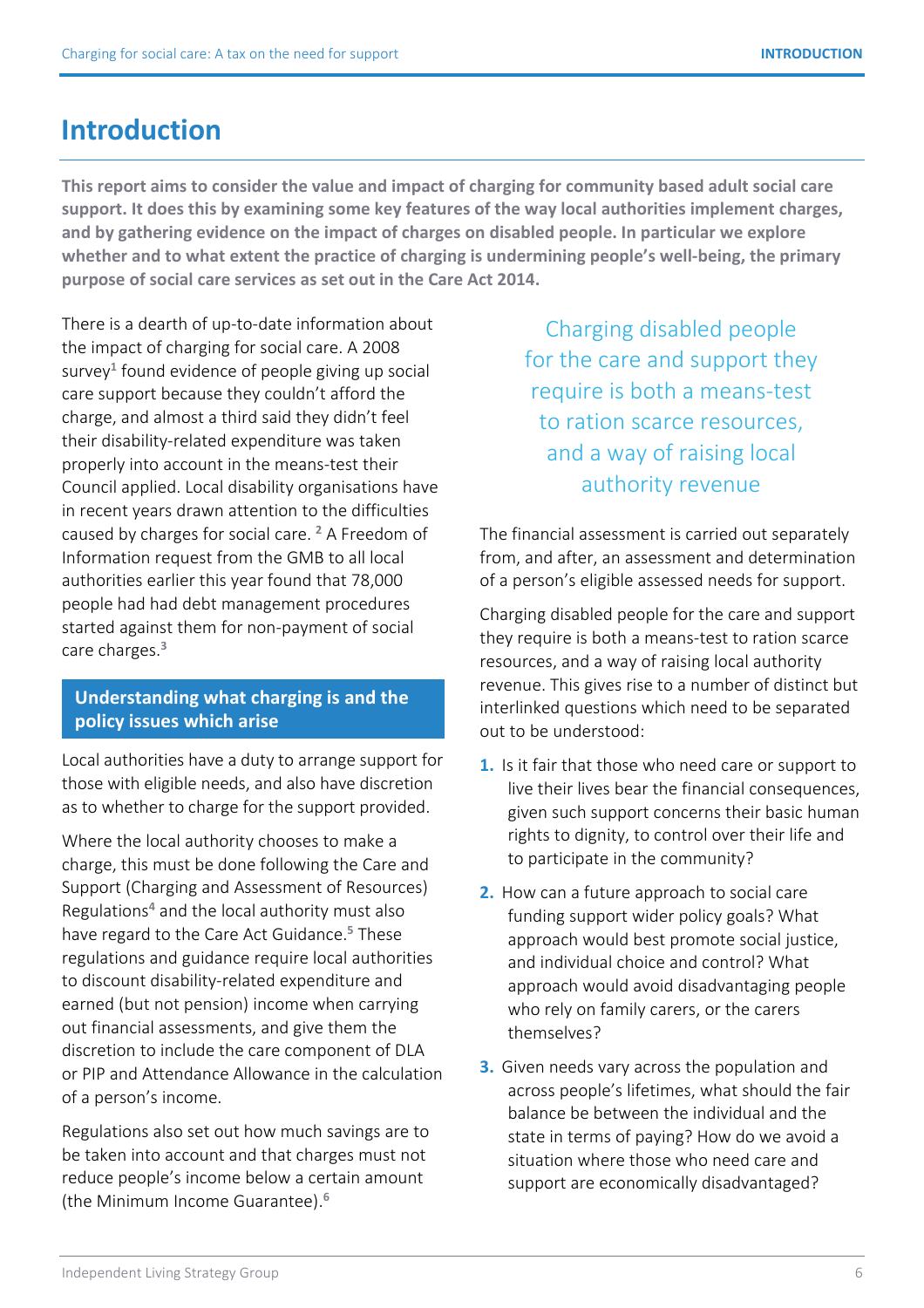- **4.** How should care and support be funded how can money to fund care and support be collected fairly and efficiently? Is applying a means-tested charge to individuals who need support an efficient way of raising funds?
- **5.** If individuals should be expected to contribute towards the cost of meeting their care and support needs, at what point should they have to pay: at the point support is delivered to them, or at an earlier stage in life, prior to having a care and support need, based on their ability to pay?

This report aims to provide information about the current charging system in order to inform the wider debate about the funding of social care. It is also important to set evidence about the impact of charging for social care in the context of the £7bn reduction in funding for social care since 2010. As the Association of Directors of Adult Social Services states, such a significant reduction in funding, at the same time as increasing demand, means that:

**Fewer older and disabled people with more complex care and support needs [are] getting less long-term care. This amounts to a redefinition of the relationship between the state and the citizen, with an increasing move towards a highly targeted 'offer' in adult social car[e.](#page-26-0)<sup>7</sup>**

There were two parts to the Independent Living Strategy Group's examination of the current charging system:

- an online survey of those receiving support; and
- a Freedom of Information request to 152 English local authorities with responsibility for adult social care.

The next section of this report presents the results of the survey and the following one the results of the Freedom of Information requests.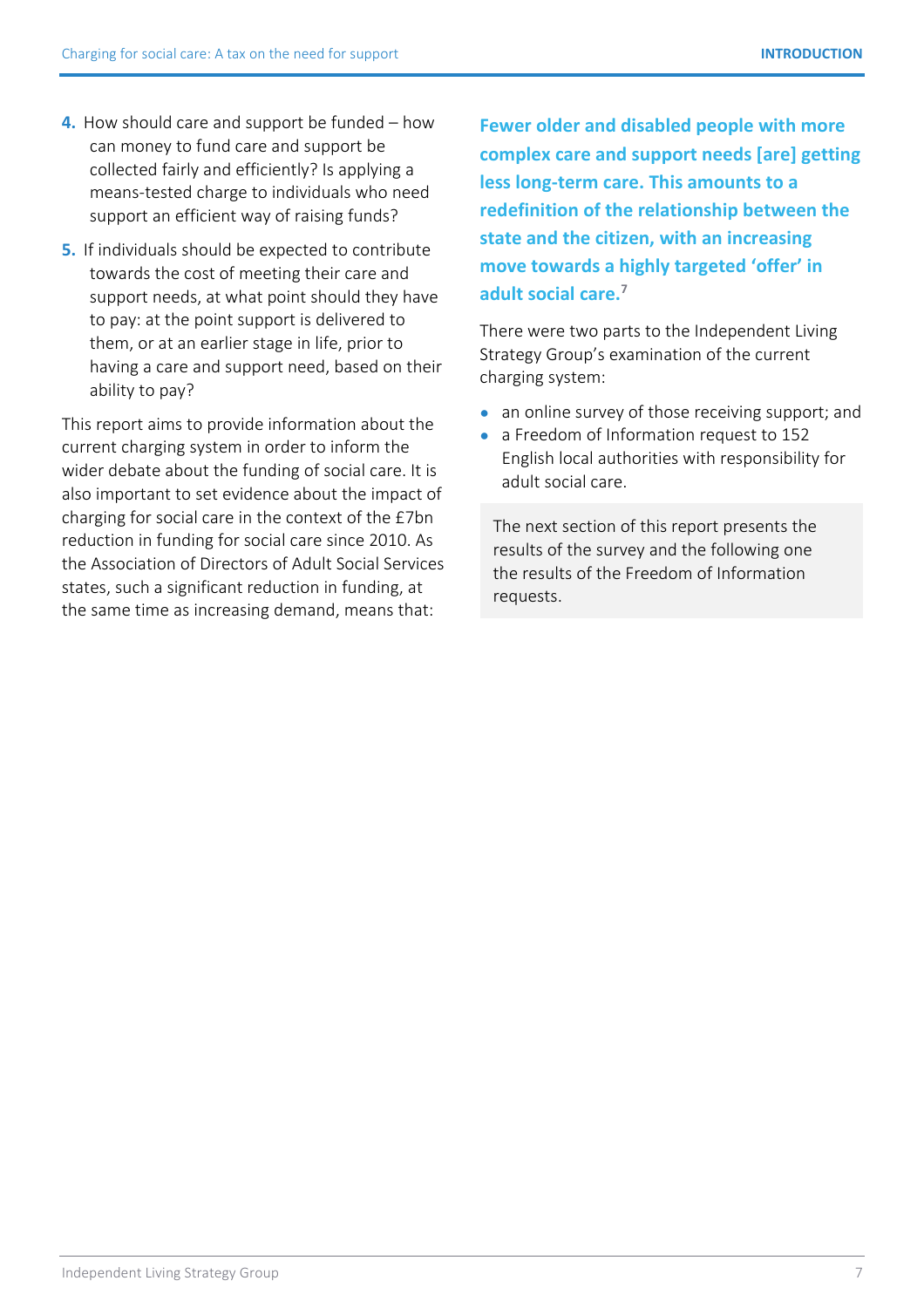# **The survey of disabled people needing support**

**The survey was open for responses between 19th April and 9th July 2018. In total we received 604 responses: 417 from people who made a contribution to the cost their care and support, 125 were from people who made no contribution because they were assessed as not having to pay a contribution, 35 responses were from people who self-funded their own care entirely and a further 27 came from people who said they had been assessed as eligible for council subsidised support but had decided not to take it because of the cost of charges.** 

## **Key findings**

- Four out of ten of people said they had experienced a substantial increase in the level of charge over the past 2 years, and of those providing a figure a third said they had experienced an increase of over 50% in the last two years.
- Just under half of the group (48%) said they had frequently or occasionally used money intended for other household costs such as food and heating to pay for care and support
- One in five reported that they had gone into debt by borrowing to pay for care and support. Informal debt was more common, with over half the group (52%) saying they had relied on family or friends to meet the cost of care and support
- Just over a third of the group (35%) reported that they had struggled to pay for care and support falling behind or delaying payments that were due.
- Three quarters of the group (78%) said that they worried about the cost of care and support.
- People are having to find money for care and support from other areas of essential spend: 33% reported that they had reduced spending on housing costs; 43% had reduced the amount they spend on food and heating to meet the cost of care.
- The majority of people are critical of the local charging policy in their area, Just under two thirds of people viewed their policy as poor or very poor in terms of fairness (64%) and approaching three quarters rated it as poor or very poor in terms of being easy to understand (71%).
- Amongst other things people spoke about the unfairness of the system, having to challenge the application of local policies, increasing amounts of money that had to be paid, the stress of paying for care and having to rely on family members to pay charges.
- A 'cliff edge' was identified by people who move from paid employment to a pension income, in that the latter is included in the means test while earned income is not, which can result in significant increases in charges.

For the rest of this section of the report we look at the responses of the 417 people who made a contribution to the cost of their care and support through charges applied by the local authority.

The majority of the group were of working age, and they reported a broad range of reasons for needing support. These are shown in Chart 1.

#### **Chart 1: What is the reason you have support?**

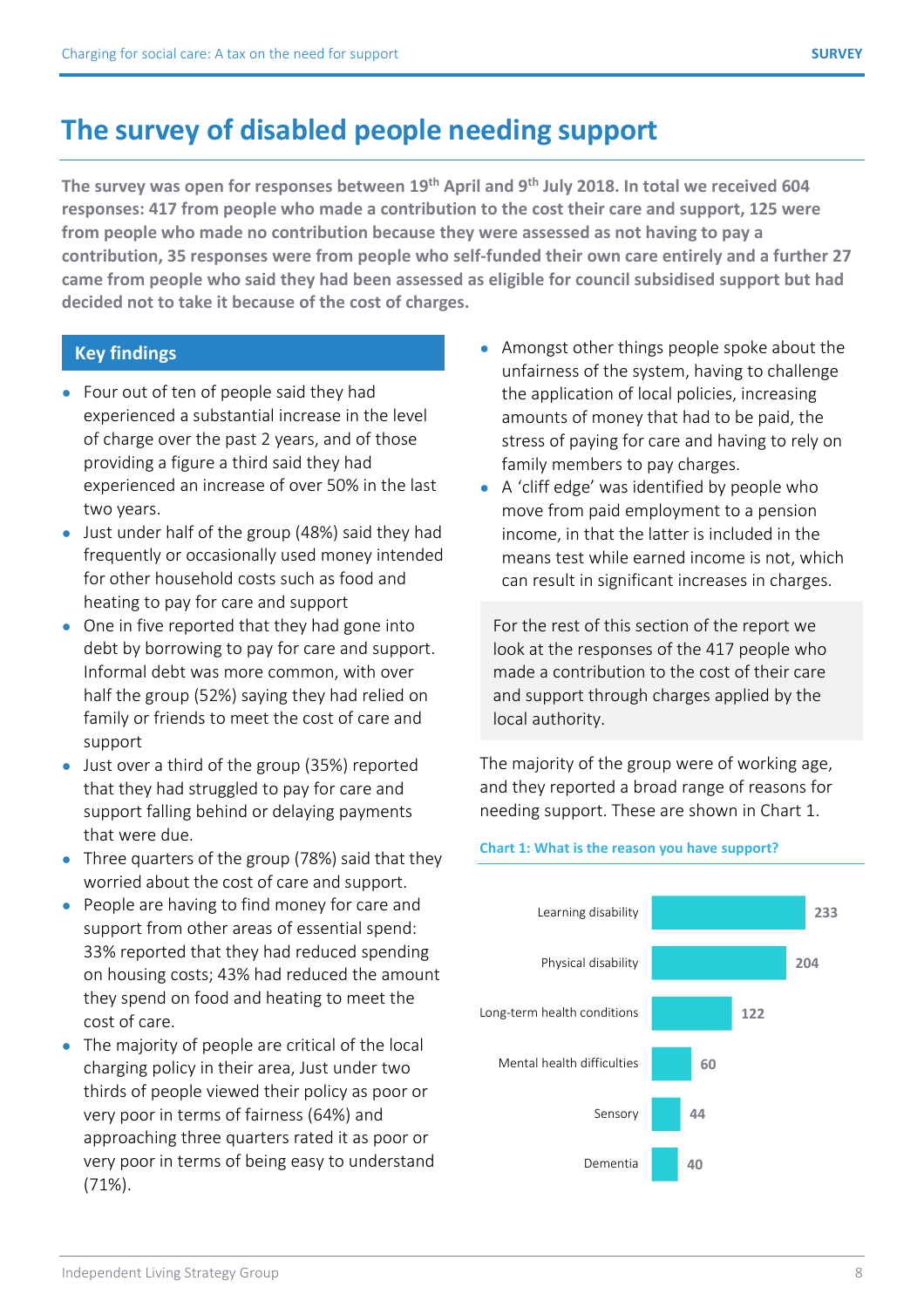**Note:** Throughout the report where responses are shown as percentages the totals do not necessarily add up to 100 as not all people answered all the questions. The percentages are of the total responding to that particular question, and for some questions people could select more than one answer.

The type of support people received is shown in Chart 2. Just over two thirds of the group reported that they received individual support at home or in the community either from a personal assistant or home care service. The remainder said they received other types of support, mainly in group settings.





We also asked people if they had experienced a reduction in the level of support they received over the last two years; nearly half of the group (48%) said they had experienced a reduction in the level of support they received.

## **Changes to charging**

Over two thirds (72%) of people said they had experienced an increase in the level of charge over the past 2 years.

#### **Chart 3: Changes to charging over the last two years**

Have you experienced a change in the cost of paying for care and support in the last two years?



We also asked people to estimate the percentage increase in the charge they paid. 175 people provided an estimated figure, a third of whom said they had experienced an increase of over 50% in the last two years. A further 17 people reported that they were now being charged for care that was previously free, and the average charge for this group was £65 per week or £3,380 per year.

**48%** 

had experienced a reduction in the level of support they received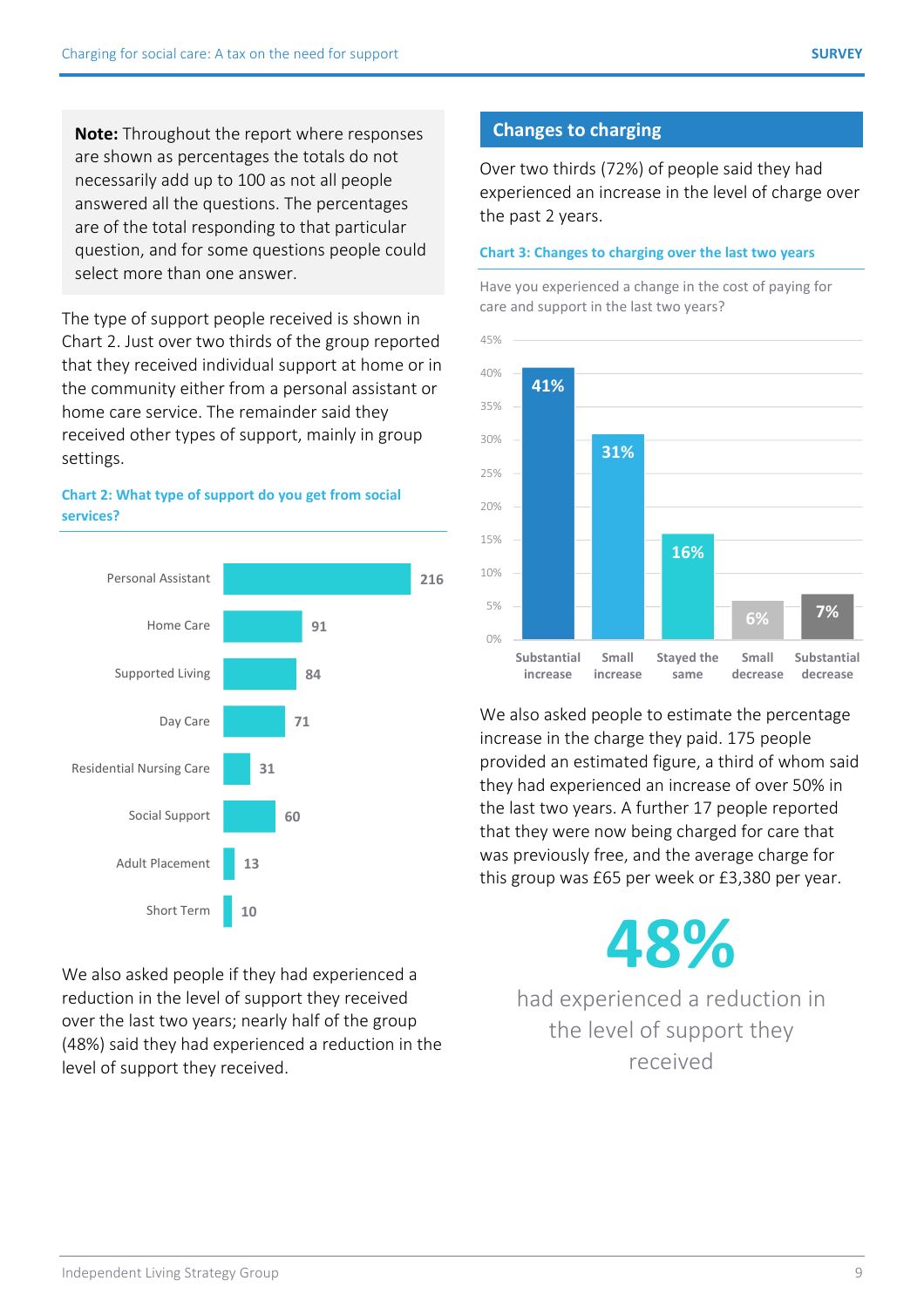# **Impact of charging of people's well-being**

Clause 1 (1) of the Care Act 2014 states that "The general duty of a local authority, in exercising [any of their care and support functions], is to promote that individual's well-bein[g"](#page-26-0)**<sup>8</sup>** . Both the Act and Care Act statutory guidance**<sup>9</sup>**explains that promoting 'well-being' means ensuring care and support is provided in a way which ensures personal dignity, physical and mental health, control over day-to-day life, participation in family life and in work, education, training and recreation.

We asked people a set of questions designed to determine whether charging was having an impact on their well-being, asking them to think about their experience of paying for care and support over the past two years.

Just over a half of the group (57%) said they had frequently or occasionally experienced difficulty paying charges.



**Chart 4: Difficulties in paying for care and support.** 

Had difficulty paying for care and support

In terms of the types of difficulty people experienced we ask whether they had used money intended for essential household costs (e.g. food, rent, mortgage, heating) to pay for the cost of care and support. Just under half of the group (48%) said they had frequently or occasionally used money intended for other household costs to pay for care and support.

**57%** 

frequently or occasionally experienced difficulty paying charges

#### **Chart 5: Using money intended for essential household costs to pay for the cost of care and support.**

Used money intended for essential household costs to pay for the cost of care and support (e.g. food, rent, mortgage, heating)



We asked whether people had savings and whether they had used money from their savings towards the cost of care and support. Just under half the group (48%) said they had savings in excess of £1000, while a third (34%) said they had no savings.

#### **Chart 6: Do you have savings?**



Half of the group who had savings said they had used money from their savings to pay for their care and support.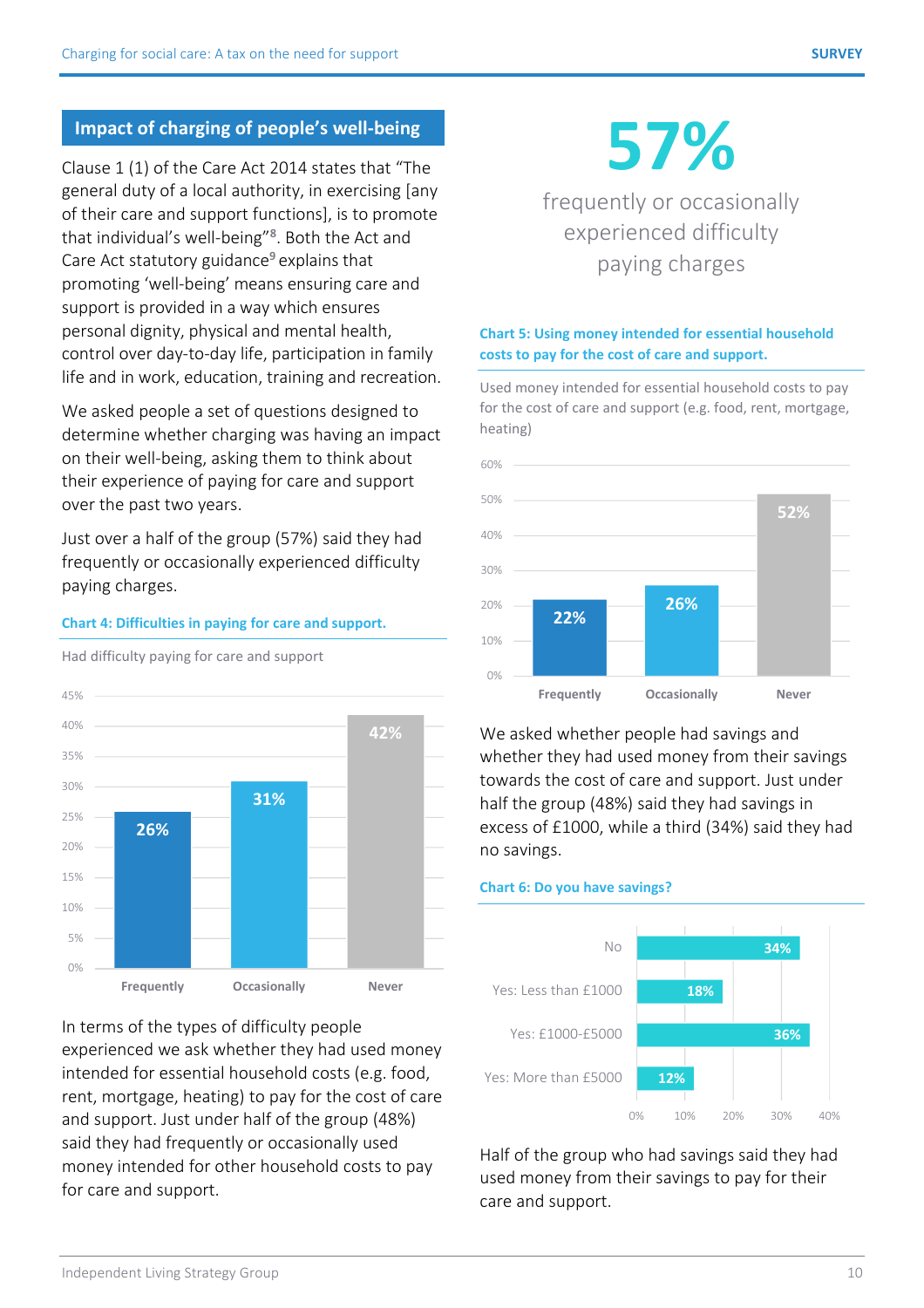#### **Chart 7: Use of savings to pay for care and support.**

support?

Used money from your savings towards the cost of care and

**17% 34% 49%**  $0%$ 10% 20% 30% 40% 50% 60% **Frequently Occasionally Never**

We asked people whether they had gone into debt because of charging; we asked about falling behind with payments for care, and about borrowing from both formal (e.g. banks) and informal (family and friends) sources. One in five reported that they had gone into debt by borrowing from formal sources to pay for care and support.

#### **Chart 8: Debt and paying for care and support – formal borrowing.**

**9% 16% 74%** 0% 10% 20% 30% 40% 50% 60% 70% 80% **Frequently Occasionally Never** 

Borrowed, including going overdrawn, to pay for care and support

Informal debt was more common, with half the group saying they had relied on family or friends to meet the cost of care and support. We also asked whether the cost of care had impacted on family relationships or friendships. Just over a third of the group (38%) reported that paying for care had impacted on close relationships.

#### **Chart 9: Debt and paying for support – informal borrowing.**

Relied on family and friends to meet the cost of care and

support **25% 27% 49%** 0% 10% 20% 30% 40% 50% 60% **Frequently Occasionally Never**

Just over a third of the group (35%) reported that they had struggled to pay for care and support falling behind or delaying payments that were due.

#### **Chart 10: Overdue payments**

Delayed or fallen behind in making payments for care and support

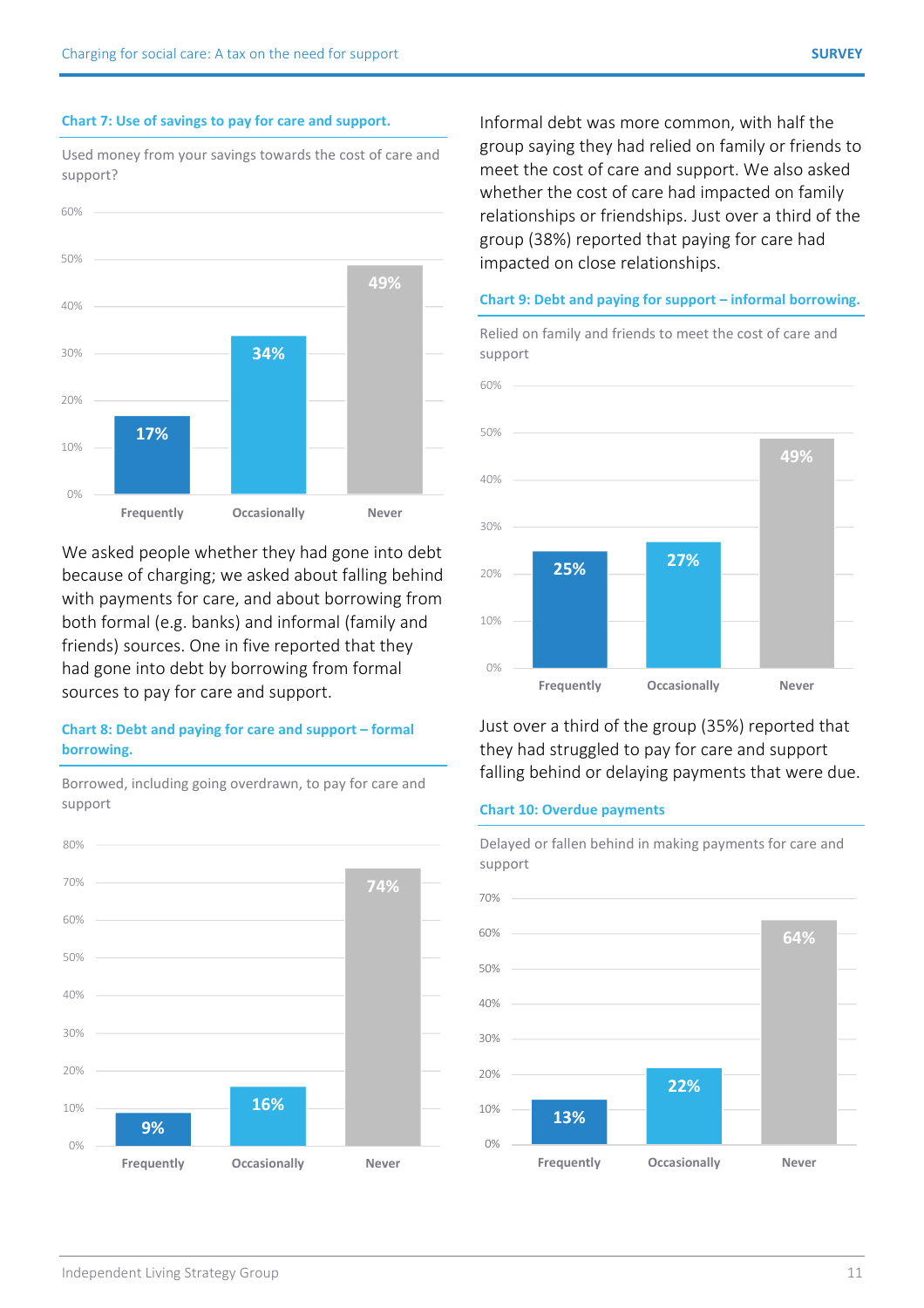### **Chart 11: Worrying about the cost of care and support**





#### **Chart 12: Confusion about payments**

Experienced confusion about how much you needed to pay







Over three quarters of the group (78%) said that they worried about the cost of care and support, while over two thirds reported that they had experienced confusion about how much money they needed to pay.

The impact of charging on all of these aspects of people's well-being is illustrated above.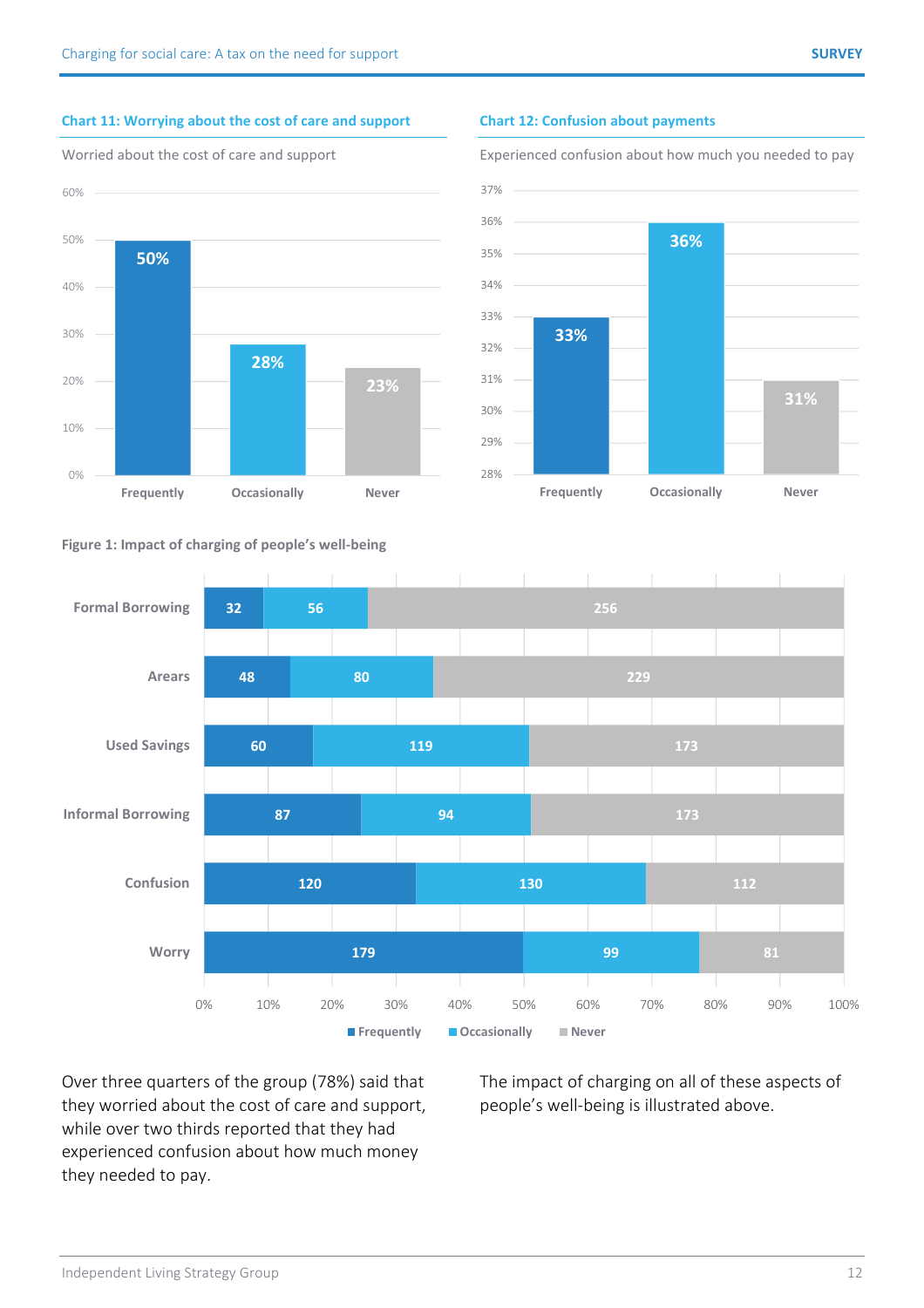We asked people whether they had to reduce other essential spending to meet the cost of care and support in a range of areas associated with well-being. A third reported that they had reduced spending on housing costs, and on work and training.

Four out of 10 had reduced the amount they spend on food (43%) and heating (40%) to meet the cost of care. Half had reduced travel expenditure (52%) and seven out of ten had reduced the amount they spend on leisure to pay for care and support.

#### **Chart 13: Reducing essential spending in order to meet the cost of care and support**



Have you had to reduce other essential spending to meet the cost of care and support?

**Figure 2: Proportion of people reducing spend in other essential areas to meet the cost of care and support.** 

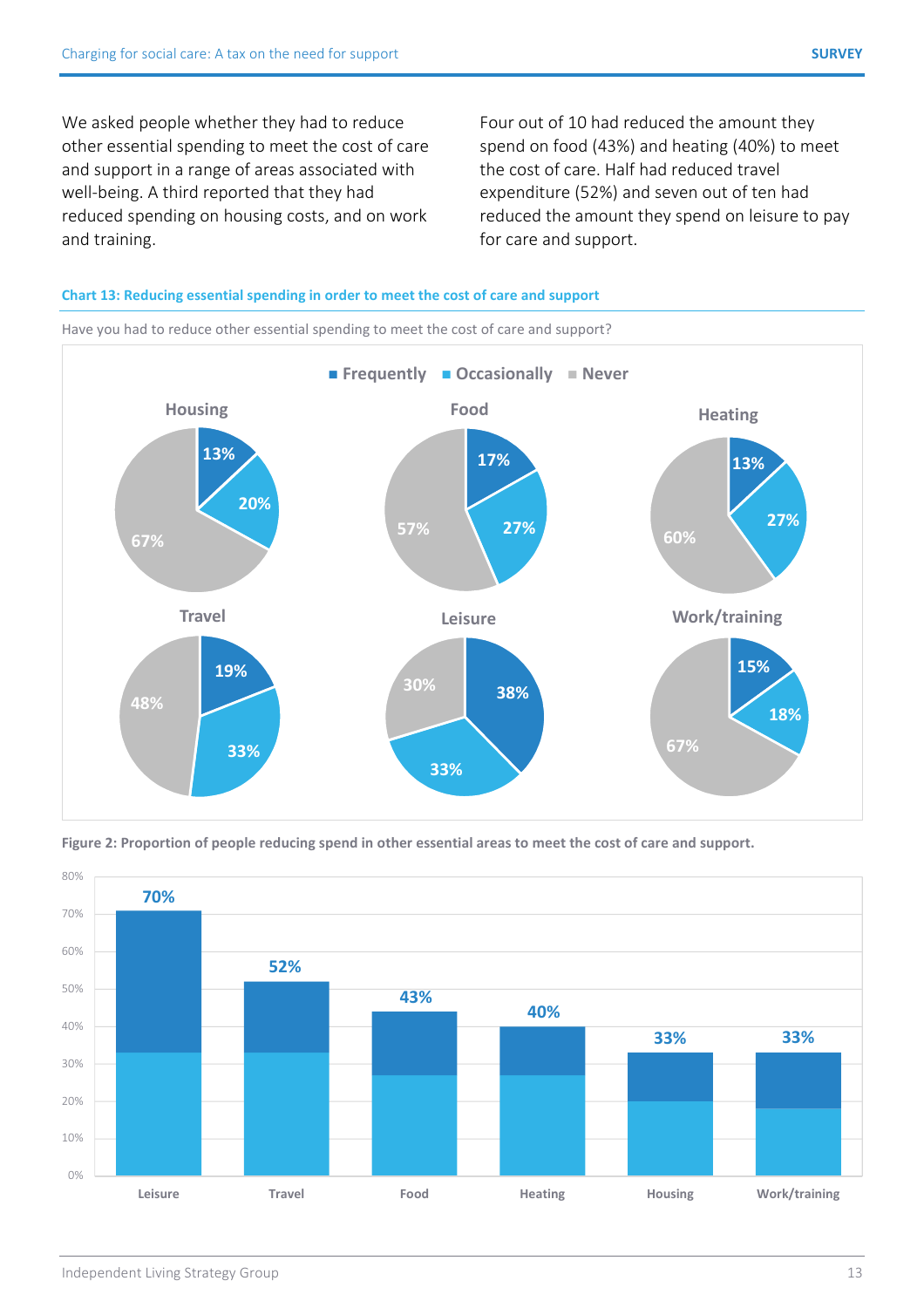### **What people thought about their council's charging policy**

We asked people to describe their experience of their council's charging policy in terms of fairness and transparency. Just under two thirds of people viewed the council charging policy as poor or very poor in terms of fairness (64%) and approaching three quarters viewed the policy as poor or very poor in terms of being easy to understand (71%).

# **71%**

viewed the policy as poor or very poor in terms of being easy to understand

#### **Chart 14: Perceptions of fairness and transparency amongst those being charged**

How would you describe your experience of the local authority's approach to charging for care and support?



## **Unfair, a source of worry and undermining well-being**

Finally we asked people whether they had anything else to say about their experience of paying for care and support.

The most frequently mentioned comment related to a feeling that the system of charging was unfair (mentioned by just under a half) – for example, "why should I have to pay for essential care when I have no choice because of my situation". Others remarked that they felt that "people shouldn't be penalised for being disabled" and "This is a backdoor tax on disabled people".

Disability-related expenditure must, according to Care Act regulations and guidance, be discounted in the means-test for support but there seems to be much confusion and variation between authorities as to what should be included. A number of people commented on the onerous nature of the evidence that is required, with for example some being told they had to get evidence provided by a healthcare professional.

Some wrote about how unfair it was that their local authority didn't give them guidance on what counted as disability-related expenditure – "the council is unfair in not disclosing what we are to claim back as additional disability related expenditure".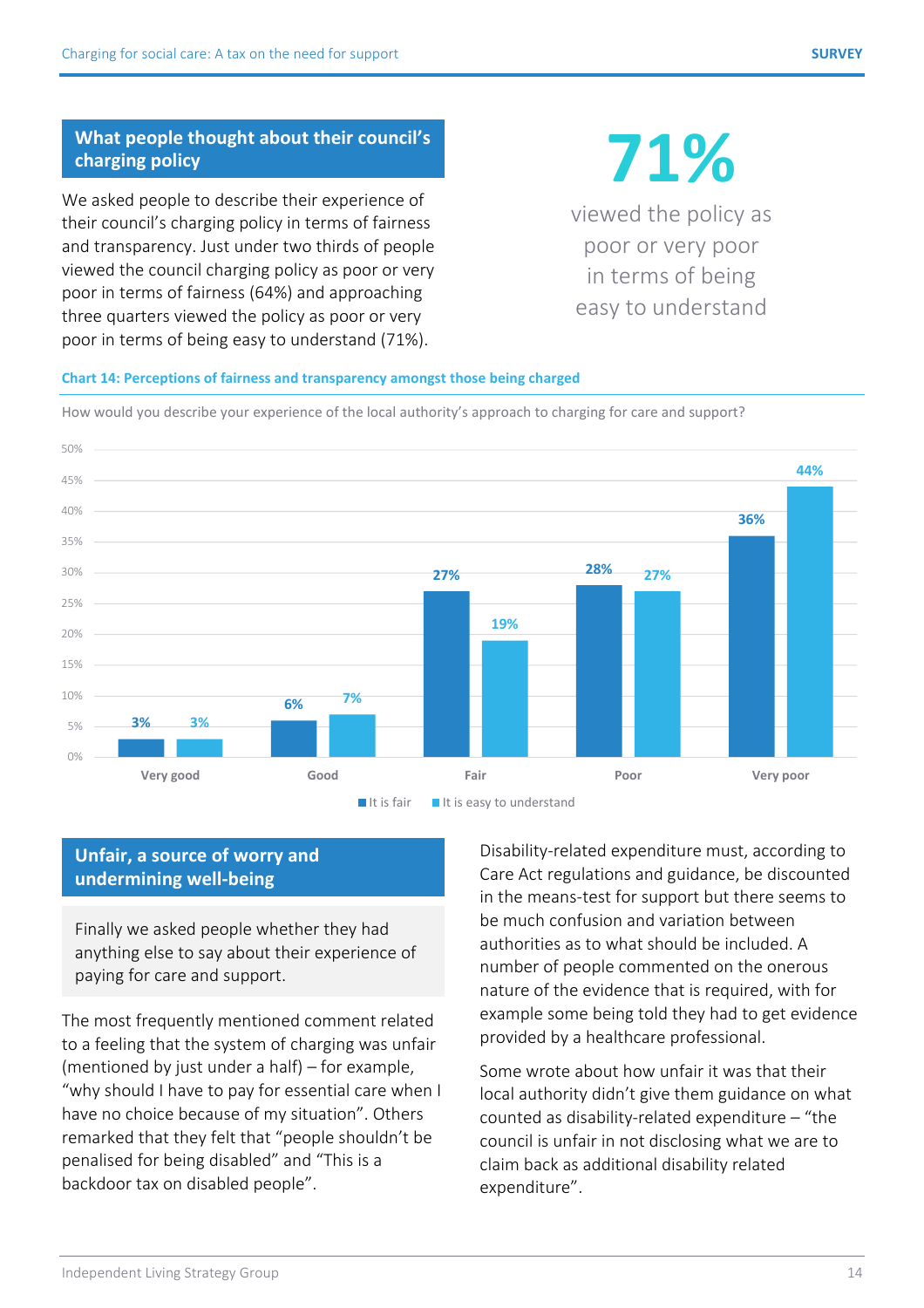Other respondents reported that their local authority significantly restricted what they could claim and expected them to provide hard-to-get evidence of such expenditure.

People who found that their care charges went up once they retired felt this was particularly unjust and didn't understand why: "I've never been able to get an explanation for why I have to contribute from my pension but didn't from my wages" said one. Others wrote more generally about the "Lack of proper clear information. No one seems to know the rules or be willing to share them with us".

Another source of unfairness identified was the contrast between the way what was defined as social care was treated as compared to what was defined as health care: "Dementia should be recognised as an illness and not seen as a social care need", wrote one respondent. Others reported on how a decision to redefine what had previously been provided as continuing healthcare (funded by the NHS) to social care had a significant impact on their finances.

> **78%**  worried about the cost of care and support

# **70%**

reduced the amount they spend on leisure to pay for care and support

As previously mentioned, over two thirds of respondents had experienced an increase in the charges they had to pay over the last two years and a number wrote about how difficult this was for them and the resulting worry about how they would manage. Some authorities who had previously not taken the DLA/PIP care component/ daily living allowance or Attendance Allowance into account had changed their rules and this sometimes led to a significant increase in the charges made. The worry was particularly acute for those who had gone into debt, with one person saying: "I'm thinking of re-mortgaging to pay off my debt – it should never have come to this!".

Even when people didn't go into debt as a result of having to pay a charge for essential support, they could sometimes find the whole system of being financially assessed very worrying, particularly when there were then delays ("the invoice didn't come until November and was a shock!") and disagreements over what they should be charged. One person who challenged what she was charged wrote that "The whole process took a year and caused emotional and mental distress".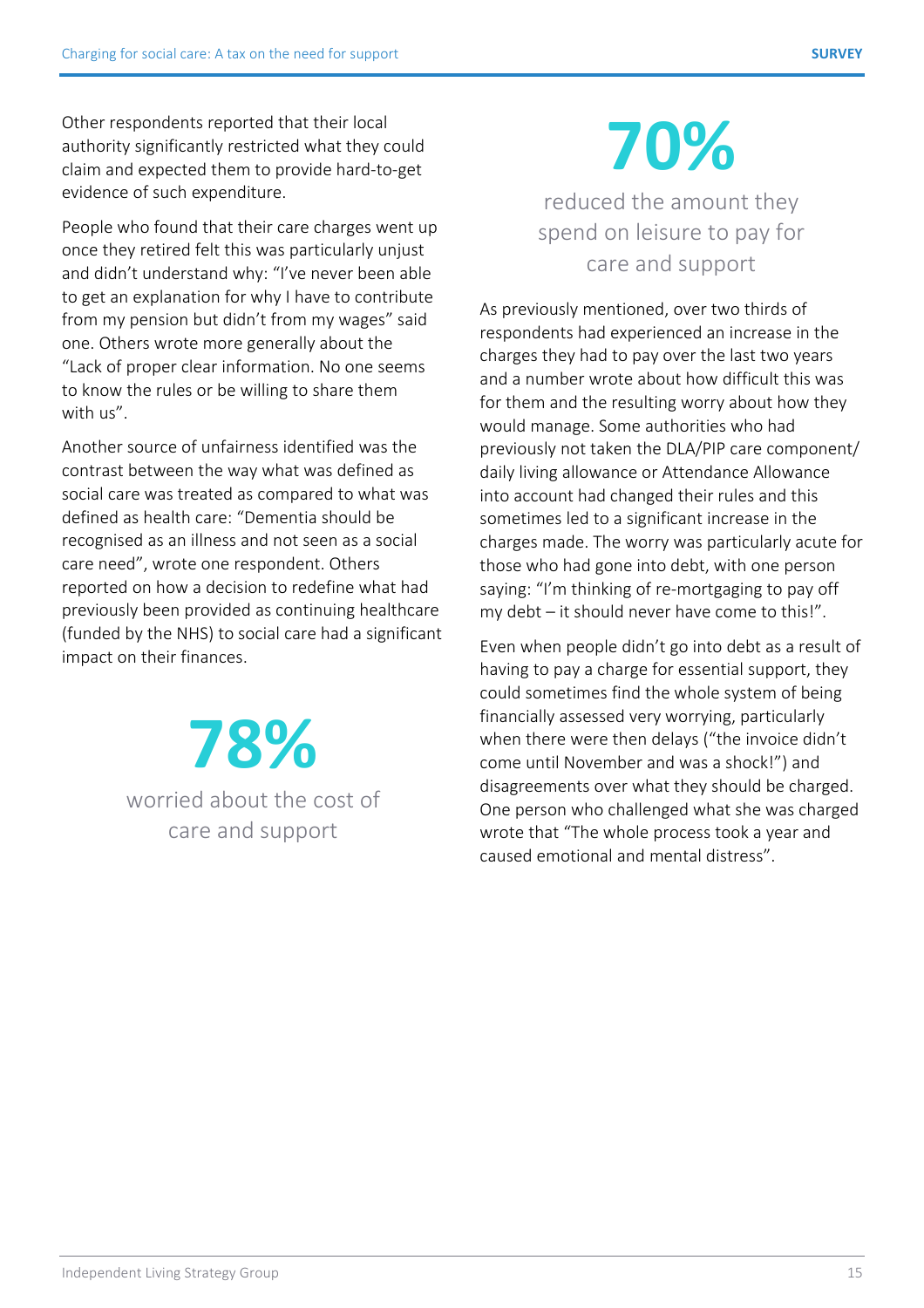# **Local authorities' policies and practice in relation to charging for social care**

**We wrote to all 152 English local authorities who have social services responsibilities making a Freedom of Information request, setting out a series of questions relating to their charging arrangements.** 

We originally wrote to them on the 19th April 2018 and nearly two thirds responded within 20 days. A series of follow up requests resulted in the remainder being received by the 17th July (see Appendix 2).

Not all local authorities determined that they were able or were required to respond to all the questions we asked. Where information was not provided this was generally because the local authority did not hold the information, they viewed the information as commercially sensitive, the information was already in the public domain, or the information would take too long to compile. Interestingly there seemed to be very little consistency from area to area regarding what information was and was not provided, and which information could not be provided for which reason.

A particular gap in information related to how many people failed to take up, or ceased receiving, support following a financial assessment. Only 17 out of the 151 local authorities who charged provided a figure, but it was not at all clear that the information provided was comparable across authorities. The failure of people to get the support they have been assessed as needing – possibly because they feel they cannot afford the charge – is an important issue, not least because people's need may well increase with further consequences for health and social care. We highlight this issue in our conclusions as an area in which more work is required.

# **100%**

of local authorities responded to our Freedom of Information request

- All but one local authority currently choose to exercise their power to make a charge for social care services to people who need support. The majority make services available to carers free of charge.
- The majority of local authorities had renewed or introduced their charging policy since the Care Act 2014 and the majority had carried out an equality impact assessment.
- 13% of local authorities (16 of the 122) who undertook an equality impact assessment failed to identify a single risk associated with their charging policy.
- Those who did anticipate risks described a range of concerns associated with their charging policies including a risk to peoples' well-being and a risk of financial hardship. Risks to the well-being of carers were also identified and that people in need would decline help. Local authorities identified risks to themselves including a loss of income and legal challenges.
- Some, but by no means all, local authorities demonstrated they had a good understanding of the risks associated with charging for social care and had some strategies in place to monitor and mitigate some risks.
- The majority of councils undertake assessment for and collection of charges directly, with only a very small number outsourcing the task.
- Income from charging contributes around 12% of the cost of community support. On average local authorities spend just over £44 million on community based services and collect just over £5 million through charging.
- On average local authorities spend around £421,383 on collecting charges (around 8% of the total raised) and a further 3% is written off as uncollectible.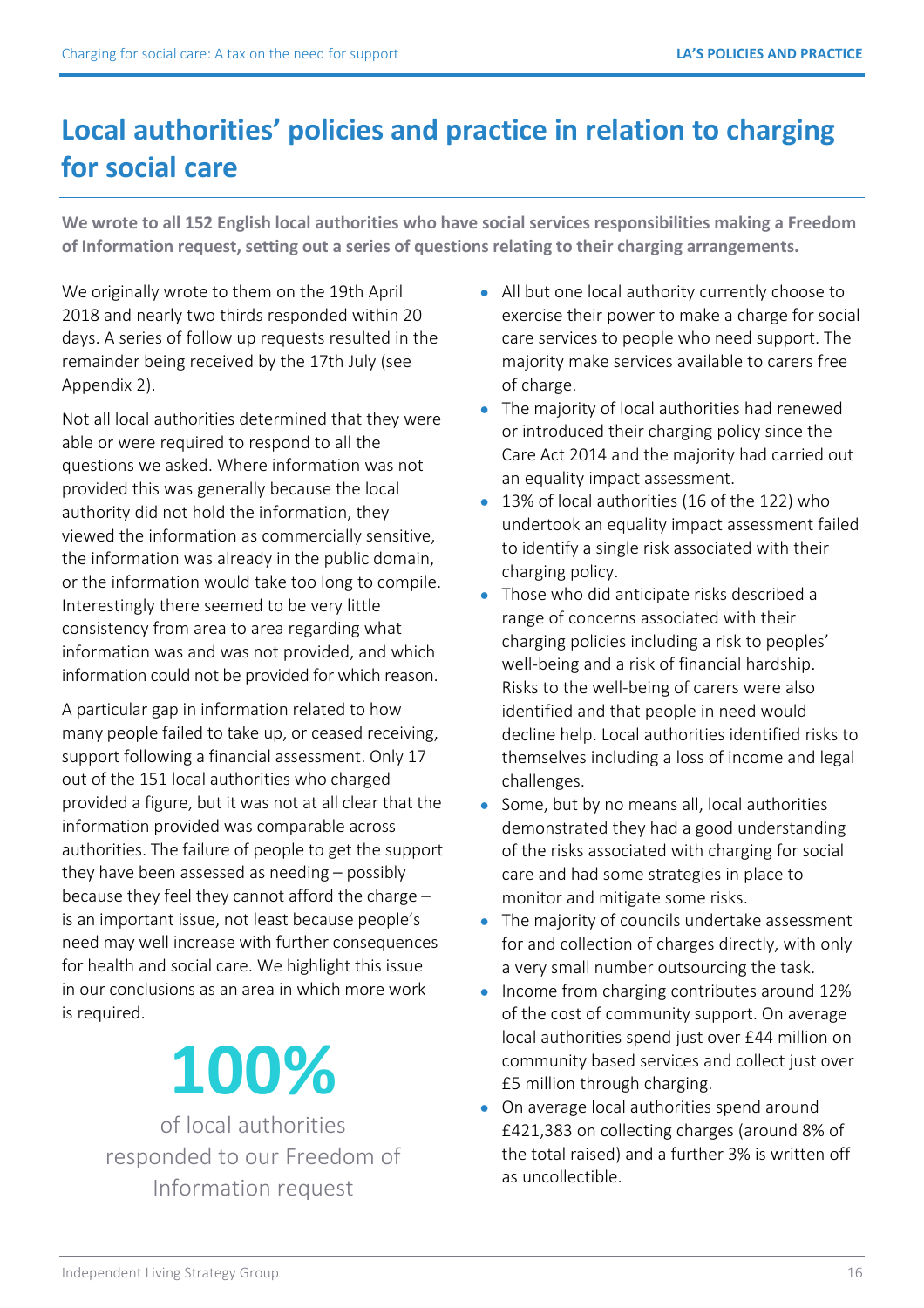Local authorities enjoy a power but are under no duty to make a charge for the provision of community based adult social care services. However, all except one (London Borough of Hammersmith and Fulham) said they did make a charge. We also asked whether a charge was made to carers for support services provided to them and in this case the majority replied that they do not, with only five replying that they do charge carers for social care support.

### **When were current charging arrangements put in place?**

Councils have long had the power to charge for social care. However current powers came into force with the Care Act 2014 which provides a single legal framework for charging for care and support. We asked local authorities to say when the current charging policy was introduced.

Of the 151 local authorities who have a charging policy in place, 144 gave a date for its introduction. Forty-six indicated that the introduction of their current charging policy predated the 2014 care act but the remaining 98 said their policy had been updated or introduced since the Care Act.

### **To what extent are local authorities monitoring the impact of their charging policies?**

The Care Act statutory guidance covers charging for social care services, providing a set of principles that should be adhered to, and reminds local authorities of their duties in relation to the Equalities Act 2010. In our freedom of information request to local authorities we asked them whether they had undertaken an equality impact assessment prior to introducing the current policy, if so what risks had been identified and how these risks have been monitored since implementation of the policy.

Almost eight out of 10 Authorities said they had undertaken an equality impact assessment when the current policy was introduced.

Of the 22 local authorities who admitted they had not undertaken an assessment, most said they had not been required by law to do so when they had originally implemented their policy.

**Figure 3: Was there an equality impact assessment prior to introducing the current policy?** 





### **What risks were identified?**

Sixteen of the 122 (13%) local authorities who actually undertook an equality assessment failed to identify a single risk associated with their charging policy. Strikingly some local authorities identified risks to themselves rather than to local people needing support In their equality impact assessment. For example, one authority said they had identified "A potential reduction in number of customers receiving the service and from the customer base who are assessed to pay the full charge, therefore a reduction in income to the authority".

A very small number of local authorities indicated they had amended their policy as a result of the assessment.

We reviewed the risks local authorities had identified in their equality impact assessment and identified a number of common themes emerging. These are set out in Chart 15 below (in descending order of how often mentioned) while Figure 4 indicates how frequently each risk was mentioned.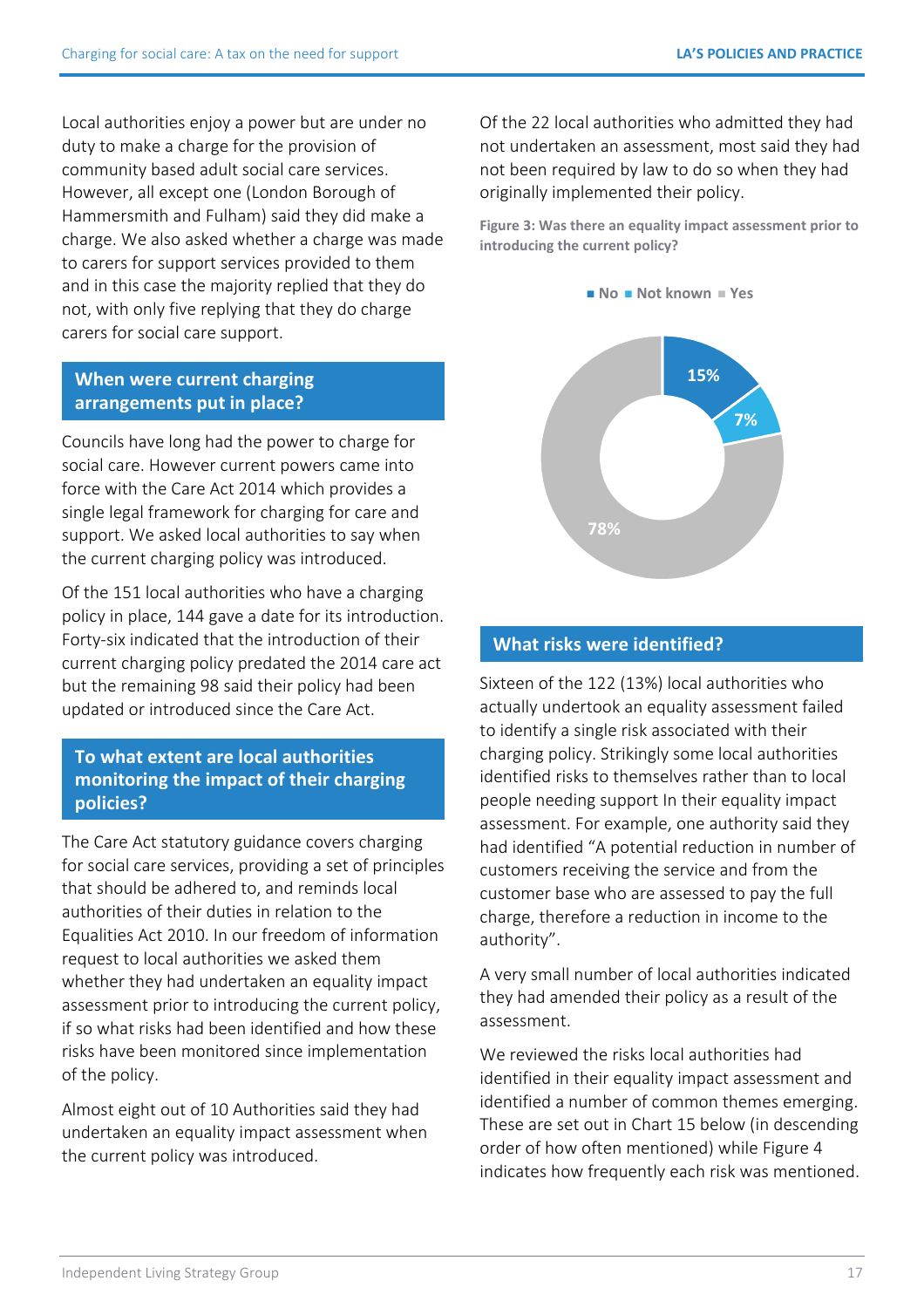#### **Chart 15: Risks that local authorities have identified when undertaking equality impact assessments as part of their introduction of charging policies.**

| Disproportionate impact          | The policy may affect social groups differently e.g. only disabled people pay the<br>charge and more women are affected than men, older people are more likely to<br>be affected. |
|----------------------------------|-----------------------------------------------------------------------------------------------------------------------------------------------------------------------------------|
| <b>None</b>                      | Local authority failed to identify any possible risk associated with their policy.                                                                                                |
| <b>Financial hardship</b>        | People being charged could face financial hardship.                                                                                                                               |
| Decline service                  | People in need of care and support may decline or reduce their service because<br>of the cost leaving them vulnerable.                                                            |
| <b>Well-being</b>                | Charging has a negative impact on people's well-being.                                                                                                                            |
| <b>Carers</b>                    | There is a knock on effect impacting on the well-being of family carers.                                                                                                          |
| Reduced income for the authority | The net result would be a loss of income to the authority.                                                                                                                        |
| Legal challenge complaint        | The authority would be subject to challenge and complaint by people objecting to<br>the new policy.                                                                               |
| Non-compliance                   | People would be unwilling, unable or refuse to pay.                                                                                                                               |

**Figure 4: Frequency of risks identified in Equality Impact assessments** 



# **13%**

local authorities who did an equality impact assessment and failed to identify a single risk associated with their charging policy

# **How have these risks been monitored since implementation of the policy?**

Of the 122 local authorities who said they had undertaken an assessment a significant minority (21) either said that they had taken no action to monitor the risks or failed to provide any detail as to how they had done so. Monitoring activity reported by the remainder of the group fell broadly in to two types: reaction to individual circumstances and systemic monitoring.

Responses at an individual level seemed to be focussed on mitigating risk such as individual risk assessments where services had been declined, the application of a waiver where people were not charged, and transitional agreements where fees had increased. Some mitigation was in place at a system level including taking action to publicise disability related expenditure. Some authorities said that the means-test as part of the financial assessment was a way of mitigating risks. One authority said it had been necessary to establish a 'hardship fund'.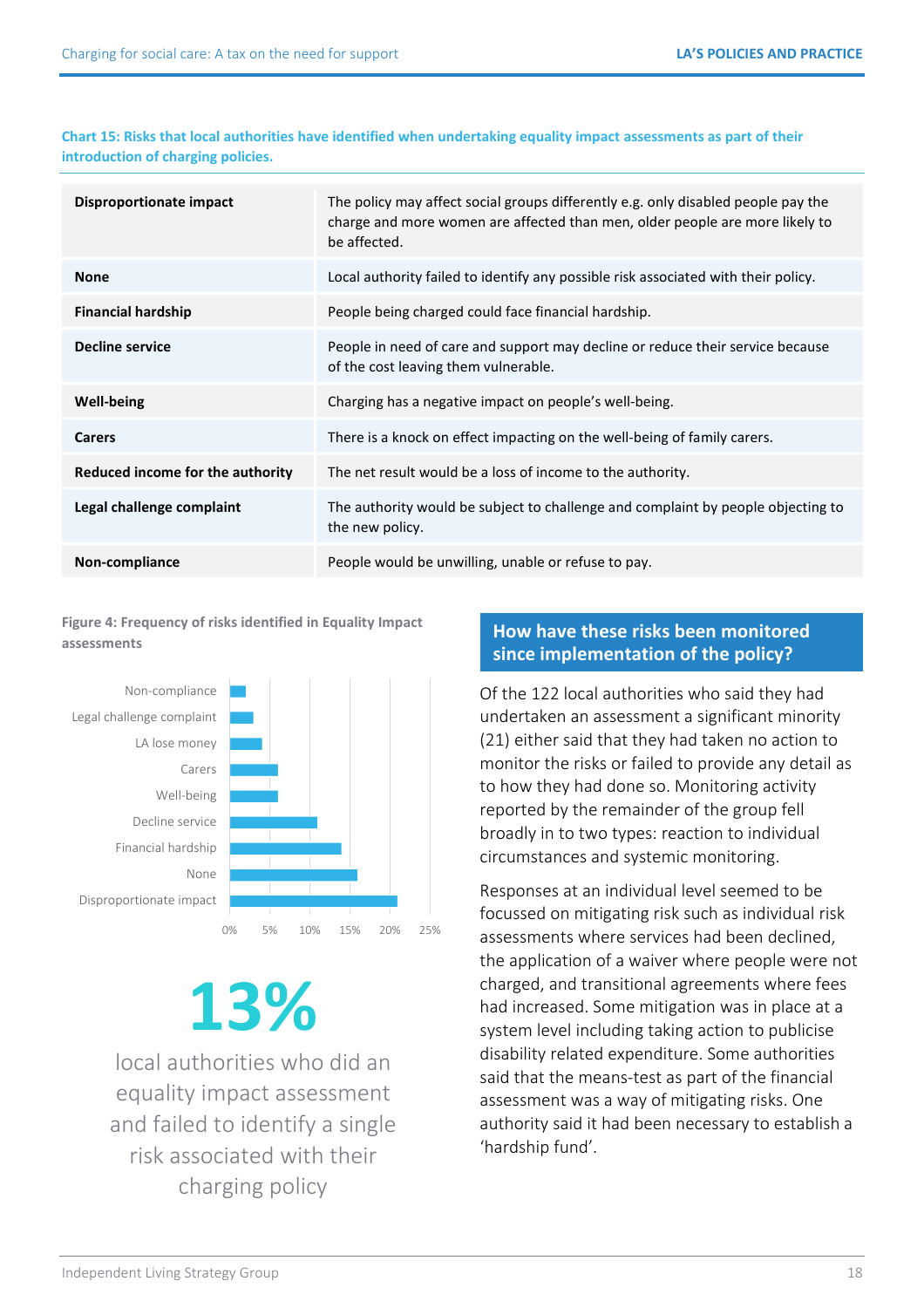Monitoring at a system level included; the monitoring of overall debt levels, service uptake monitoring, periodic case file audit and surveys of people who were charged. However, as mentioned above, only 17 authorities were able to provide a figure for how many people had failed to take up, or had ceased, services following a financial assessment and it was unclear whether the information provided was comparable.

## **Is charging undertaken directly by the local authority or by a third party organisation on behalf of the council?**

The majority of local authorities 91% said they undertook all of the charging process directly, and only a small proportion (9%) had outsourced either the assessment for and/or the collection of charges.

One said they did not know whether an equality impact assessment had been undertaken regarding charging as the function of collecting charges had been outsourced to a third party organisation.

### **Charging income, costs and numbers charged: the national picture**

Our Freedom of Information request asked a number of questions about the money collected by charging for social care. Combining this information with the nationally collected data available in Adult Social Care Activity and Finance report for England 2016-17 we were able to look at the overall national position in relation to funding raised through charging and to compare and contrast charging levels across local authorities of different siz[e.](#page-26-0)**<sup>10</sup>**

# **£5m**

# average collected per authority

Not all local authorities provided responses that we could use but the information available was used to calculate an average figure per person charged or per person receiving support as appropriate. The majority of local authorities (148) provided information about how much money they collected by charging; three areas had yet to close their accounts and so were unable to provide information and one did not make a charge. In total £766,264,115 was collected across the 148 authorities who provided a figure, meaning on average just over five million pounds (£5,177,460) is collected per authority.

From the information in Chart 16 we can see that:

- The average amount spent on community support by local authorities is around £44 million. Of this around £5 million (12%) is recouped through charging.
- The average number of people receiving support is 4,511, and the average number of people subject to charging being 2,293 meaning typically only half of those receiving support pay a charge.
- The average charge per person was £2,243.42
- The average cost of collecting charges was £421,383 just over 8% of the money collected.
- The average amount written off in each local authority as uncollectible was £147,907 or 3% of the money collected.

|                            | Community<br>spend | <b>Charging income</b> | <b>People receiving</b><br>non-residential<br>support | People<br>charged | <b>Collection</b><br>cost | <b>Written off</b> |
|----------------------------|--------------------|------------------------|-------------------------------------------------------|-------------------|---------------------------|--------------------|
| <b>Responses</b>           | 150                | 148                    | 151                                                   | 142               | 93                        | 140                |
| <b>Excluded responses</b>  | $\mathbf{1}$       | 3                      | 0                                                     | 9                 | 58                        | 11                 |
| <b>Total</b>               | £6,701,129,000     | £761,348,499           | 681,207                                               | 325,611           | £39,188,636               | £20,707,023        |
| Average                    | £44,674,193.33     | £5,177,447             | 4,511                                                 | 2,293             | £421,383                  | £147,907           |
| <b>Est. national total</b> | £6,745,803,193     | £776,781,238           | £681,207                                              | £346,248          | £63,628,860               | £22,334,002        |

**Chart 16: Summary of local authority responses relating to income from and costs of charging**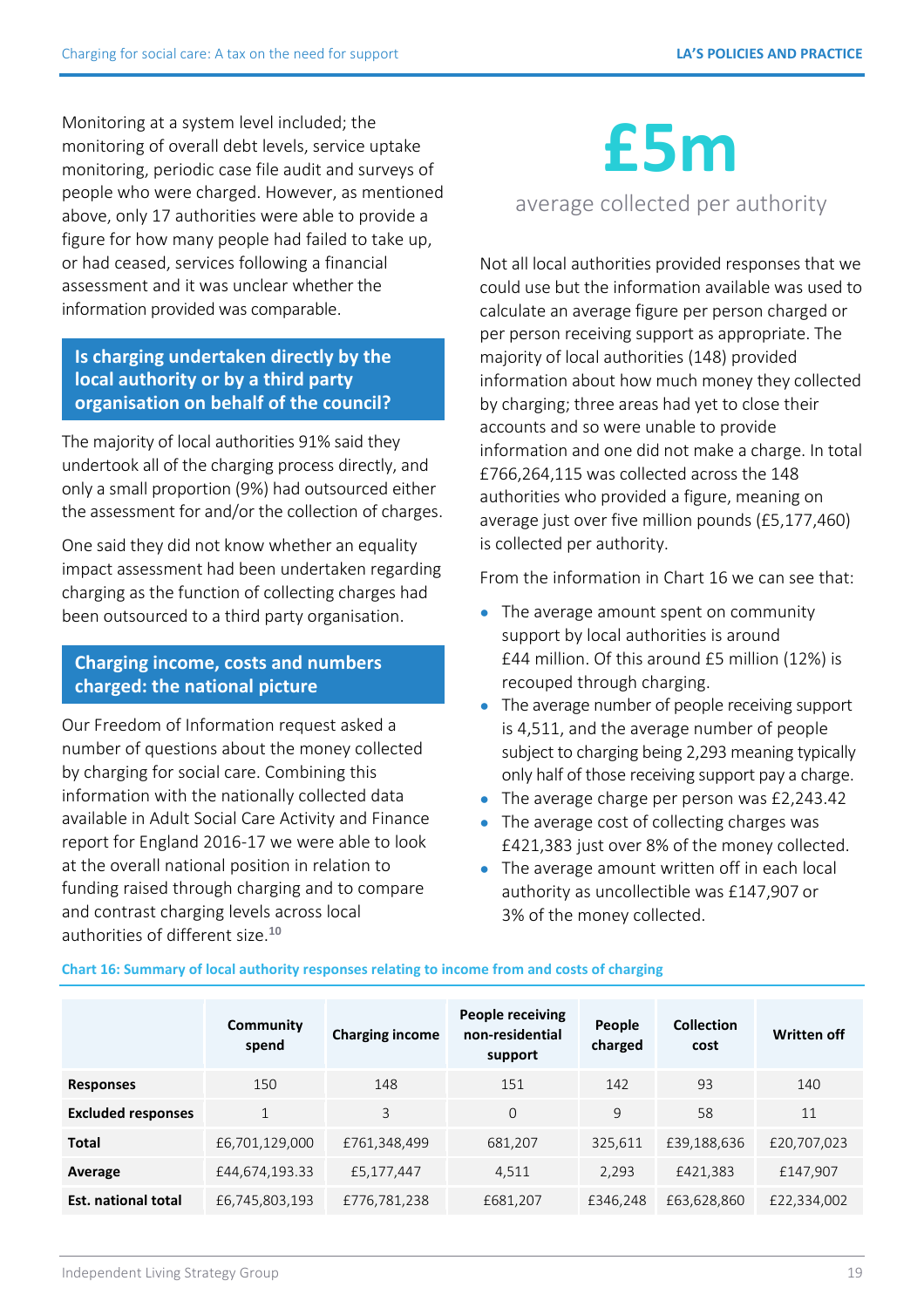### **Local variations in the proportion of people who were charged**

A figure for both the number of people charged and the number of people receiving nonresidential social care services was provided by 141 local authorities. Seven areas said they did not know how many people they had charged.

Not everyone who receives support is subject to charging and, in total, the number of people reported as paying a charge was just over half the number of people said to be receiving services. But as Figure 5 shows, there are significant local variations in the proportion of people reported to be subject to charging, ranging from 13% of people receiving support to 100%.

### **Local variations in the contribution charging makes to spending on community services**

The proportion of money spent on community support that was generated by charging also varied from area to area. With the exception of two outliers the majority of local authorities collected less than a quarter of the money they spent on community services through charges. Eight out of ten collected less than 15% of the money they spent on community services through charges.

**Figure 5: The number of people in each local authority who pay a charge for care and support as a percentage of the number of people receiving support in that area.** 





**Figure 6: The proportion of money spent on community support that was generated by charging.**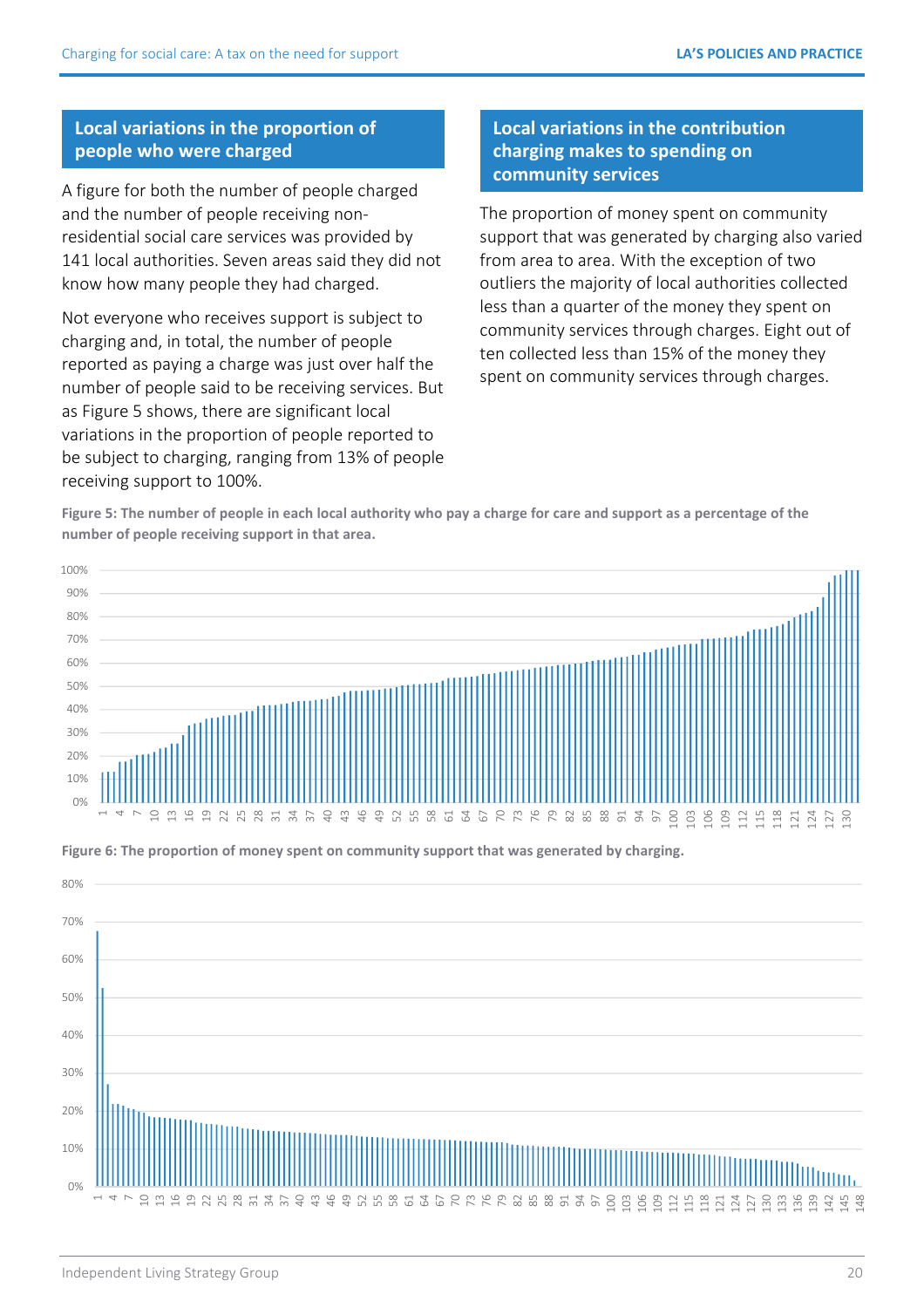### **How many formal complaints did the local authority receive relating to charging?**

128 local authorities knew and provided information on how many complaints they had received relating to charging for community based support.

Seventeen said they had received no complaints. As Figure 7 shows, the proportion of people making a complaint about their charges varied considerably. All but three areas reported fewer than 25 complaints per 1000 people being charged.

**Figure 7: The number of complaints per 1000 people being charged** 

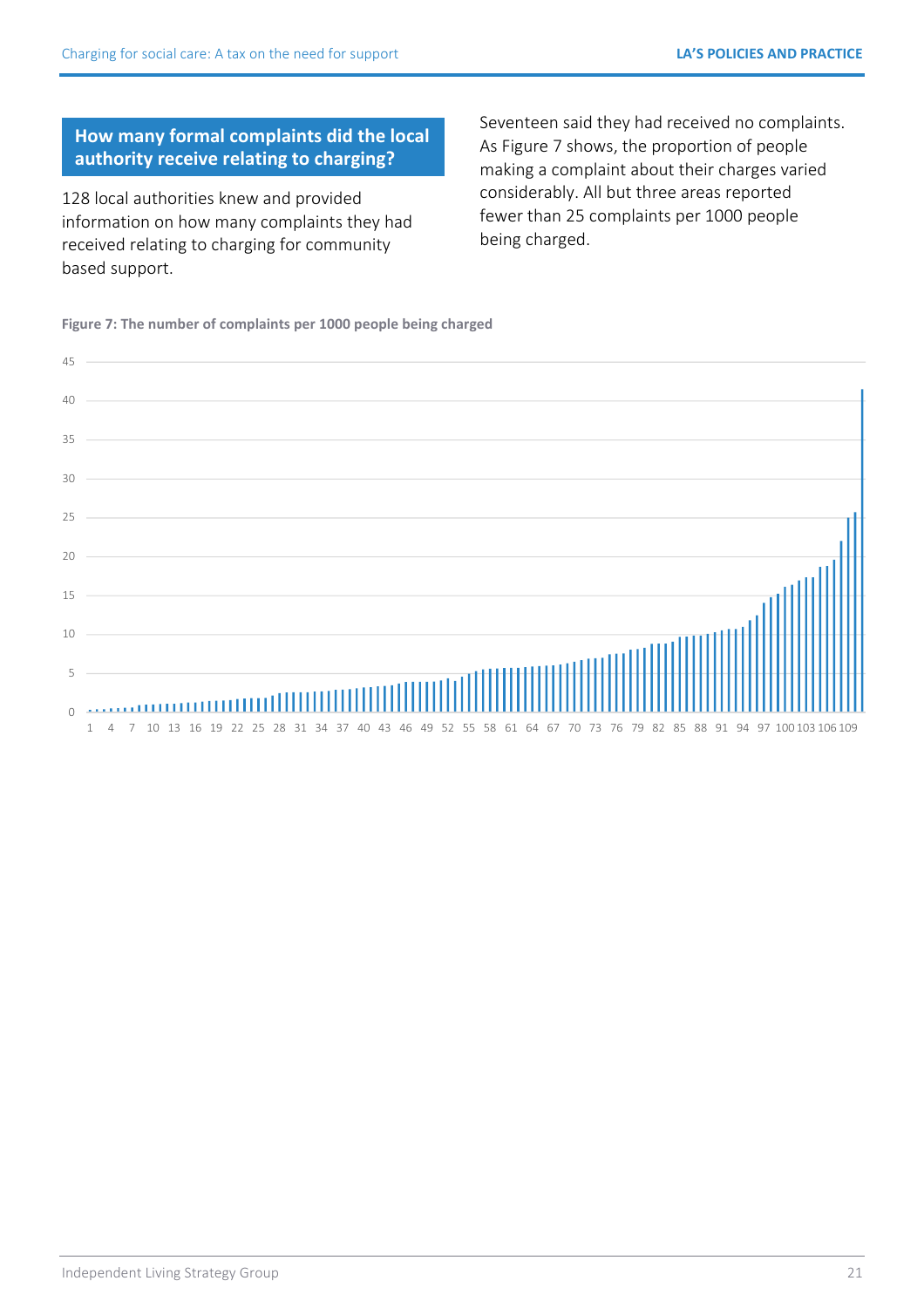# **Conclusion**

**As a result of the evidence we have gathered, the Independent Living Strategy Group concludes that charging for the essential support disabled people need to go about their daily lives is unfair and counterproductive and undermines the primary purpose of the care and support system that it subsidises.** 

Local authority eligibility criteria for social care have been significantly tightened in recent years, often resulting in support being limited to the most essential needs. Disabled and older people are therefore being charged for the most basic personal care support that is necessary for day-today survival.

As a mechanism of means testing social care, charging raises modest amounts of money, on average around £5 million per local authority which is about 12% of the money spent on community services. However, raising revenue in this way has a profound impact on the individual. The effect is all too often to drive disabled and older people into care poverty, and to create confusion and complexity in an already overly burdened bureaucratic system.

Charging undermines people's social and economic well-being as it creates a risk of care poverty and of being pushed into debt. It leads to unnecessary restrictions on people's lives, causing many people to cut down on other expenditure and driving some into debt. It therefore undermines the well-being principle which is at the heart of the Care Act 2014.

> The effect of raising revenue in this way is all too often to drive disabled and older people into care poverty, and to create confusion and complexity in an already overly burdened bureaucratic system.

# **12%**  the contribution charging income makes to the cost of support

Charging for community care services is not only an unhelpful and unnecessary tax on disability and old age, it also creates a barrier to health and social care integration. Moreover, the way in which income is measured creates a 'cliff edge' and injustice for people who move from paid employment to a pension income. The latter is included in the means test while earned income is not, penalising people who have contributed deferred income to provide a pension. This also acts as a disincentive for young disabled people to save towards their future.

# Charging for social care undermines the well-being principle at the heart of the Care Act 2014

Charging potentially pushes people out of the system who are eligible and require help and support. Some of the respondents to our survey said that they had ceased, or failed to take up, support because they thought they could not afford the charge. This not only undermines national eligibility criteria when people most in need go without support rather than pay the charge, it is also counterproductive if they return later with higher needs and in crisis needing hospital care. However, this does not seem to be an issue which is commonly or consistently monitored by local authorities.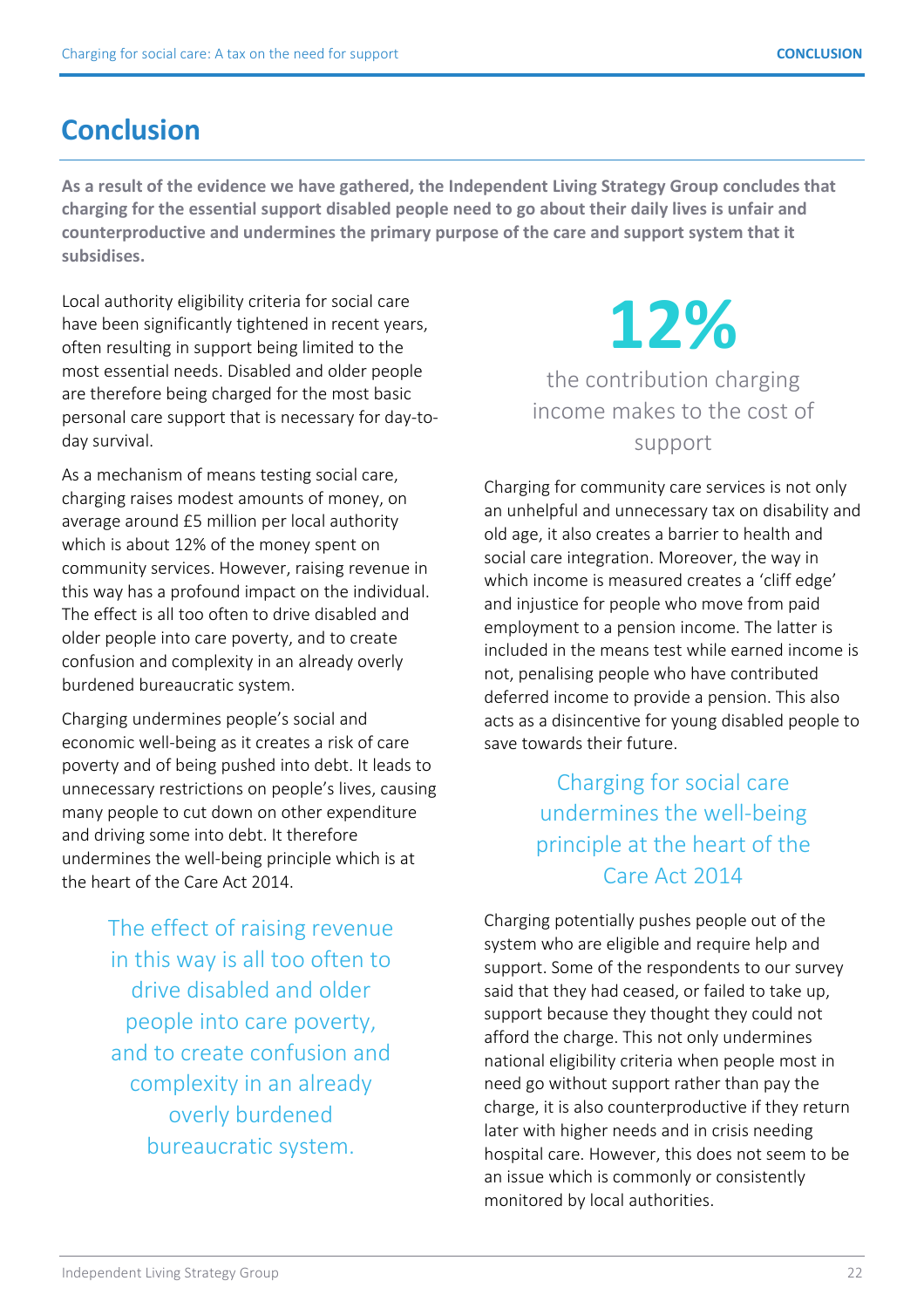### **Our recommendations**

**The power local authorities have to charge for social care should be removed and funding provided to local authorities to cover the shortfall.** 

We already have evidence that abolishing charging is a realistic option.

The London Borough of Hammersmith and Fulham abolished charges for social care in 2015, funded by cutting the costs of senior management and public relations activities. Since then the Council has increased funding for social care. As one person benefitting from the policy said: "Social care is a human right. It's an essential service like education or the NHS. It's not ethical to charge for it, in effect it's an extra tax".**[11](#page-26-0)**

The NHS's 'need, not ability to pay' principle should be extended to social care and the service should be fully funded as part of a 'new social contract' between the citizen and the state (as recommended by the 2018 Darzi review of health and social care).

If, however, charging is not removed a number of safeguards need to be introduced to mitigate against the worst effects of generating income in this manner:

- **1.** Local authorities should review their equality impact assessments of charging in light of the findings of this study, and where a local authority has failed to undertake an equality impact assessment this should be completed as matter of urgency. They should be undertaken in partnership with local disabled people's organisations. They should include an assessment of the impact on well-being and feature an action plan for monitoring and mitigating the impact of the policy.
- **2.** All local authorities should assess the impact on the individual of levying a charge as part of the financial assessment to determine the level of charge.
- **3.** There is an urgent need to amend and update good practice guidance on what should be included in a financial assessment, particularly in relation to what should be included as disability-related expenditure. This should be done in partnership with disabled people's organisations.
- **4.** All local authorities should ensure that clear information is provided on how charges are calculated, together with their right to appeal and complain, and information about independent sources of information, advice and advocacy.
- **5.** All local authorities should introduce an 'early warning' system for identifying where people are getting into charges-related debt, introduce a 'breathing space' before any action is taken, and provide access to support to manage debt.
- **6.** Local authorities should monitor the proportion of people who do not go on to have, or cease having, care following a charge being made or increased.
- **7.** Local authorities should undertake work to better understand the cost and impact of charging for community care. They should publish an annual statement including key details setting out: the total income raised through charging; the average charge levied on each person; the cost of collection; and the numbers of people who failed to take up, or ceased having, support following a charge being made or increased.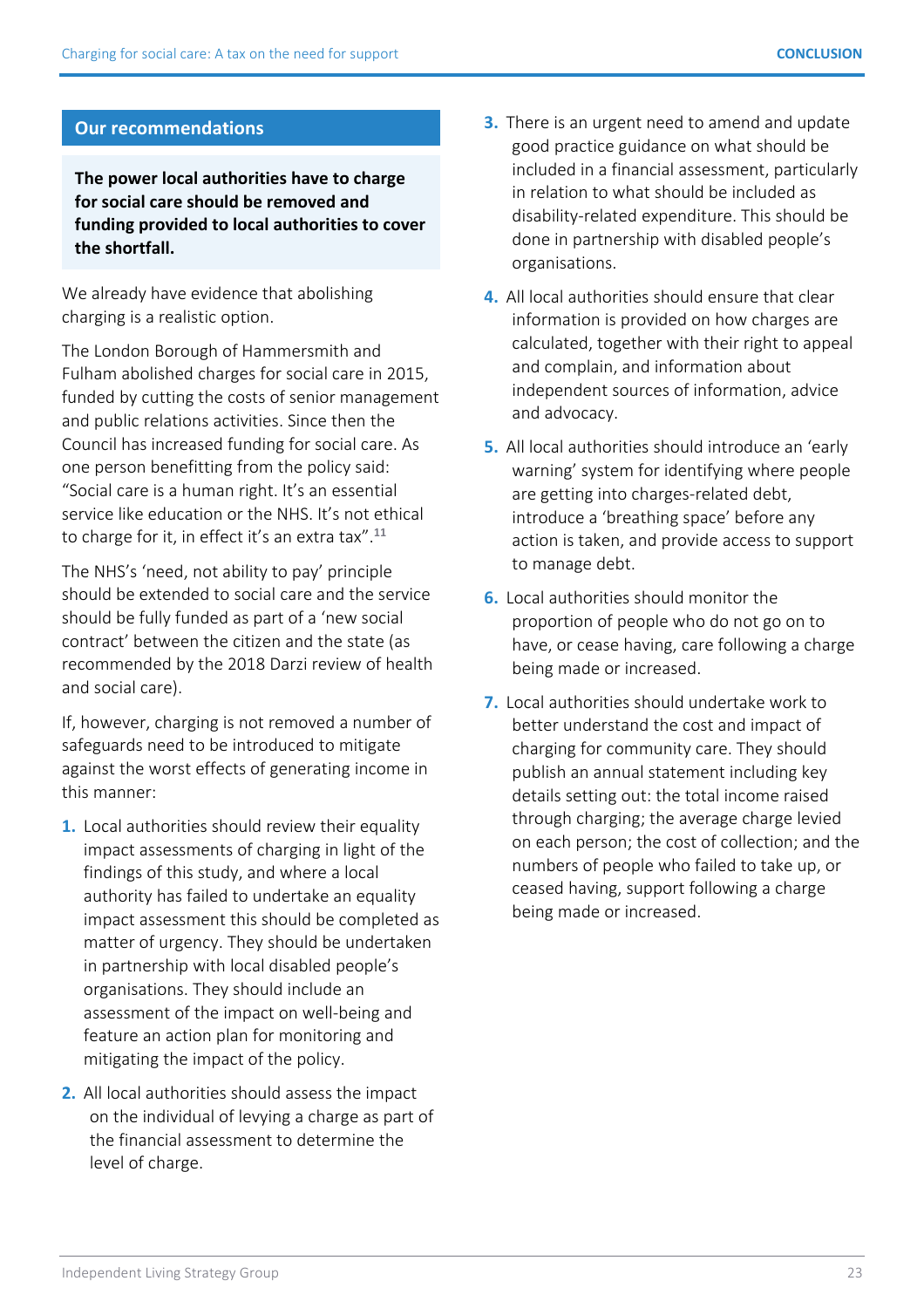# **Appendix 1: Extract from Care and Support Statutory Guidance** [12](#page-26-0)

**8.2** Where a local authority arranges care and support to meet a person's needs, it may charge the adult, except where the local authority is required to arrange care and support free of charge. The new framework is intended to make charging fairer and more clearly understood by everyone. The overarching principle is that people should only be required to pay what they can afford. People will be entitled to financial support based on a means-test and some will be entitled to free care. The framework is therefore based on the following principles that local authorities should take into account when making decisions on charging. The principles are that the approach to charging for care and support needs should:

- ensure that people are not charged more than it is reasonably practicable for them to pay
- be comprehensive, to reduce variation in the way people are assessed and charged
- be clear and transparent, so people know what they will be charged
- promote well-being, social inclusion, and support the vision of personalisation, independence, choice and control
- support carers to look after their own health and well-being and to care effectively and safely
- be person-focused, reflecting the variety of care and caring journeys and the variety of options available to meet their needs
- apply the charging rules equally so those with similar needs or services are treated the same and minimise anomalies between different care settings
- encourage and enable those who wish to stay in or take up employment, education or training or plan for the future costs of meeting their needs to do so
- be sustainable for local authorities in the long-term

**8.3** Alongside this, local authorities should ensure there is sufficient information and advice available in a suitable format for the person's needs, in line with the Equality Act 2010 (in particular for those with a sensory impairment, with learning disabilities or for whom English is not their first language), to ensure that they or their representative are able to understand any contributions they are asked to make. Local authorities should also make the person or their representative aware of the availability of independent financial information and advice.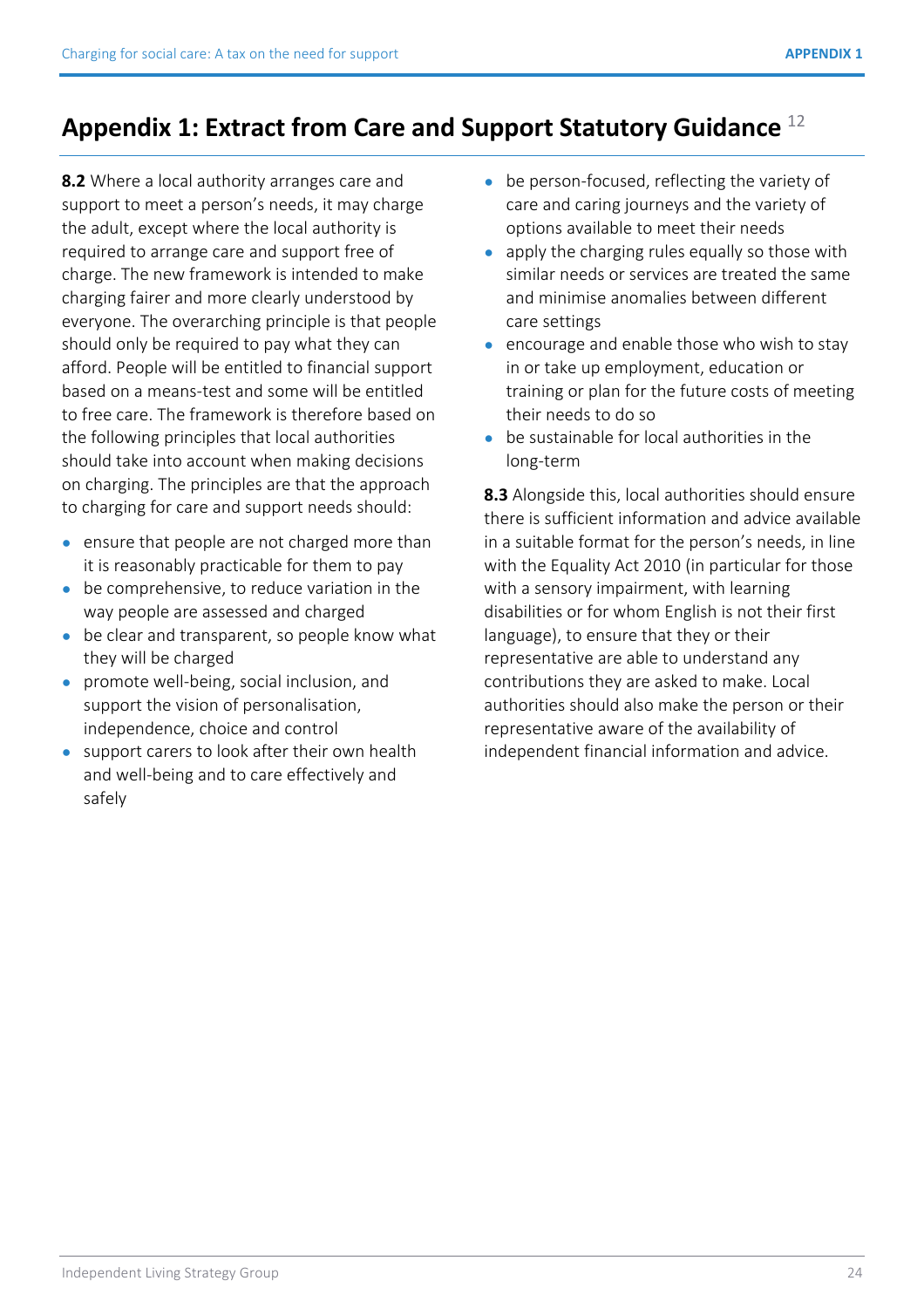# **Appendix 2: Freedom of Information Requests**

We wrote to all 152 local authorities who have social service responsibilities making a Freedom of Information request, setting out a series of questions relating to their charging arrangements.

Nearly two thirds (64%) of authorities responded promptly (within 20 days) acknowledging receipt of the request and indicating they would provide the information. After 22 days we wrote a reminder to local authorities who had failed to respond, this led to a further 16% of authorities responding. We then wrote again after 31 days pursuing the matter and we received further acknowledgements and commitment to respond from another 6%.

Having written three times already and collected responses from the vast majority (86%) of areas we set about the task of securing a response from those who had not yet replied. A fourth letter personally addressed to the directors of nonresponding authorities followed by a series of phone calls requesting a response meant that we eventually received information back from all the areas we wrote to.

This means we have been able to compile the data supplied to provide a full and up to date national picture of council practices in relation charging for community based adult social care.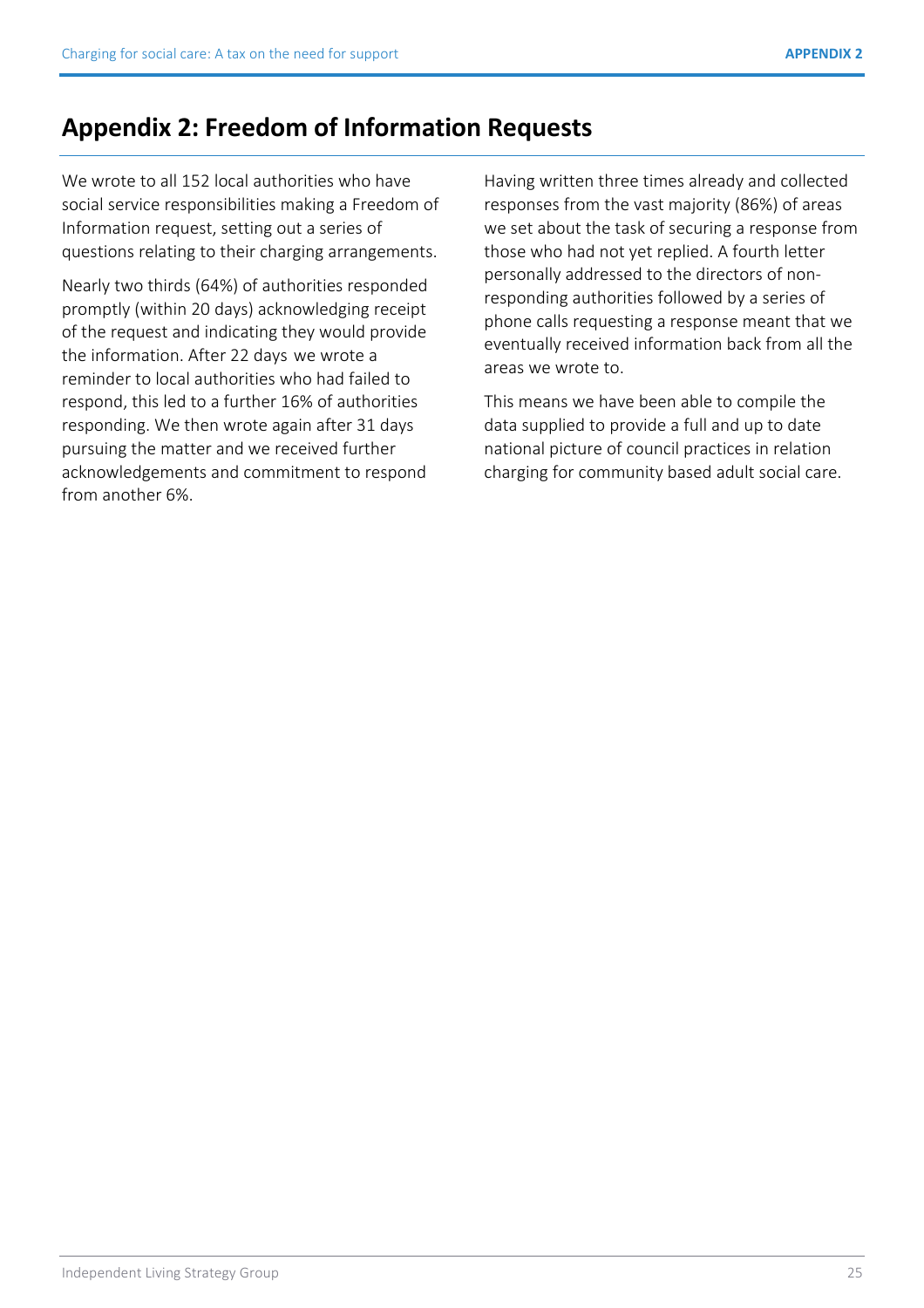# **Appendix 3: Members of the Independent Living Strategy Group**

Baroness Jane Campbell, Chair Baroness Tanni Grey-Thompson Baroness Celia Thomas Lyla Adwan-Kamara, Merton Centre for Independent Living Beatrice Barleon, Mencap Katherine Beard, Independent Lives Sue Bott, Disability Rights UK Gary Bourlet, Learning Disability England Philipa Bragman, CHANGE Don Brand Steve Broach Kevin Caulfield, Hammersmith and Fulham Campaign Against Cuts Ellen Clifford, Inclusion London Neil Crowther Dominic Ellison, West of England Centre for Inclusive Living John Evans Clenton Farquharson Clare Gray, Shaw Trust

Catherine Hale, Chronic Illness Inclusion Project Mark Harrison, DPAC and ROFA Chris Hatton Andrew Lee, People First Simon Legg, Spinal Injuries Association Ian Loynes, Spectrum (Southampton CIL) Becki Meakin, Shaping Our Lives Jenny Morris Fleur Perry Ben Reed, Equal Lives Martin Routledge Michelle Scattergood, Breakthrough UK Andrew Shipley, Aspire James Taylor, Scope Philippa Thompson, Sussex Oakleaf Lynne Turnbull, Cheshire Centre for Independent Living Sian Vaisey John Waters, In Control Rich Watts Jane Young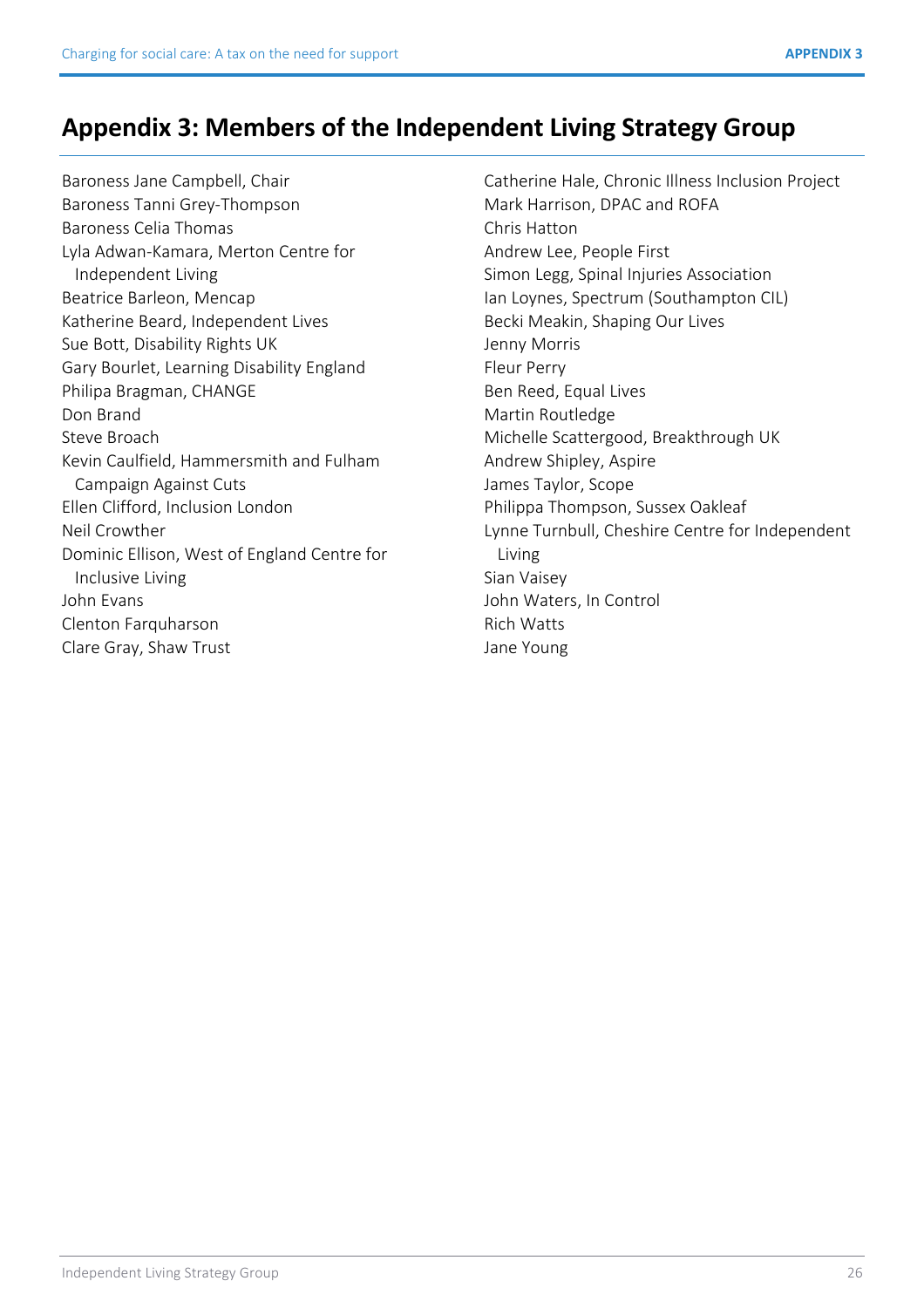# <span id="page-26-0"></span>**References**

- **1** Coalition on Charging, 2008. *Charging into Poverty?*  [http://www.cosla.gov.uk/sites/default/files/images/charging\\_into\\_poverty.pdf](http://www.cosla.gov.uk/sites/default/files/images/charging_into_poverty.pdf)
- **2** See, for example: Merton CIL, 2018. *Choice, Control and Independent Living: Putting the Care Act into Practice*. <https://www.mertoncil.org.uk/assets/documents/choice-control-and-independen> One Place East, 2018. *Response to Redbridge Council's Charging Policy Consultation.* <http://www.rcmh.org.uk/documents/reports/charging%20policy%20consultation%20response%20copy.pdf>
- **3** 'At least 166,000 trapped in social care debt' GMB Press Release, 4.6.18. <http://www.gmb.org.uk/newsroom/social-care-debt>
- **4** The Care and Support (Charging and Assessment of Resources) Regulations 2014 [http://www.legislation.gov.uk/uksi/2014/2672/pdfs/uksi\\_20142672\\_en.pdf](http://www.legislation.gov.uk/uksi/2014/2672/pdfs/uksi_20142672_en.pdf)
- **5** Care and Support Statutory Guidance. <https://www.gov.uk/government/publications/care-act-statutory-guidance/care-and-support-statutory-guidance#chapter-1> See also extract in Appendix 1 of this report.
- **<sup>6</sup>**Department of Health and Social Care, 2018. *Social Care Charging for care and support.*  <https://bit.ly/2x7tV0I>
- **7** Association of Adult Social Services, 2018. *ADASS Budget Survey 2018.* <https://www.adass.org.uk/adass-budget-survey-2018>
- **8** <http://www.legislation.gov.uk/ukpga/2014/23/section/1/enacted>
- **<sup>9</sup>**<https://www.gov.uk/government/publications/care-act-statutory-guidance/care-and-support-statutory-guidance#chapter-1>
- **<sup>10</sup>** Adult Social Care Activity and Finance report for England 2016-17 [https://files.digital.nhs.uk/pdf/2/m/adult\\_social\\_care\\_activity\\_and\\_finance\\_report.pdf.](https://files.digital.nhs.uk/pdf/2/m/adult_social_care_activity_and_finance_report.pdf.) We included non-residential care services for each local authority, for working age and older people: costs attributed to long term community care included Supported Accommodation, Direct Payments, Home Care, Supported Living.
- **<sup>11</sup>** London Borough of Hammersmith and Fulham, 2017. *Press Release: Council agrees £3.4m extra for adult social care.* <https://www.lbhf.gov.uk/articles/news/2017/01/council-agrees-34m-extra-adult-social-care>
- **12** <https://www.gov.uk/government/publications/care-act-statutory-guidance/care-and-support-statutory-guidance#chapter-1>